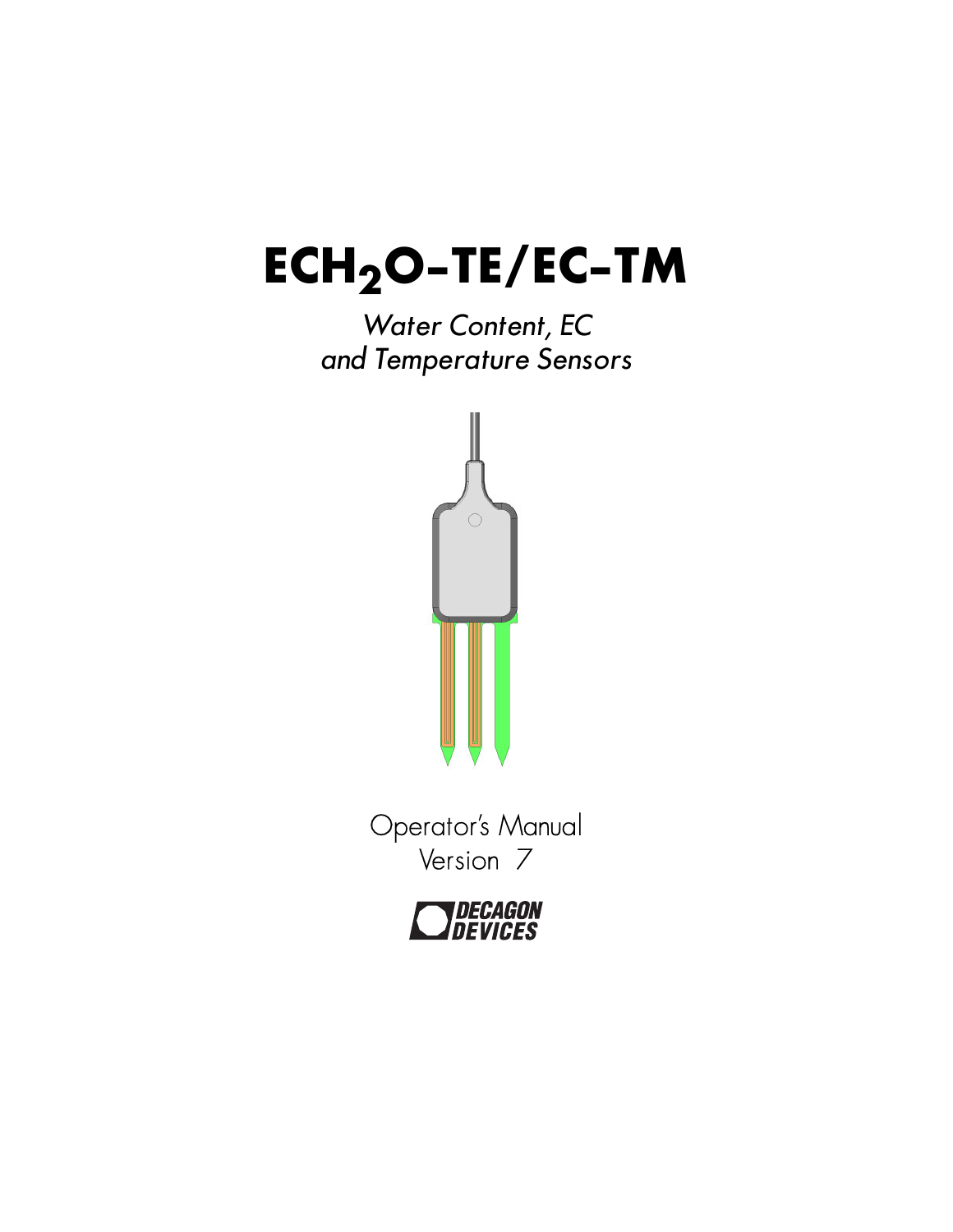#### ©2008 Decagon Devices, Inc.

All rights reserved.

Decagon Devices, Inc. 2365 NE Hopkins Court Pullman WA 99163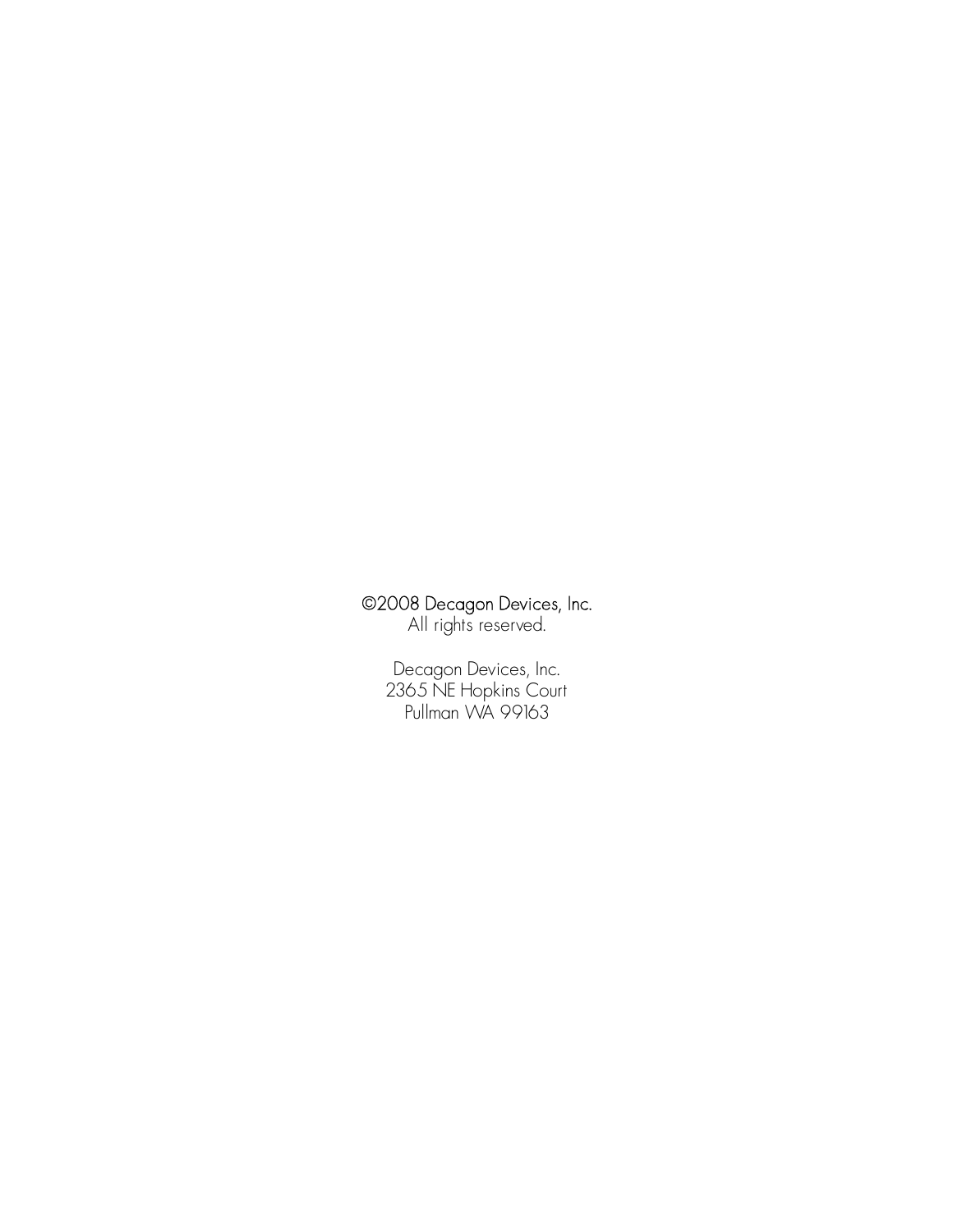# **Contents**

| Contact Information 4                                       |  |
|-------------------------------------------------------------|--|
| Warranty Information 4                                      |  |
|                                                             |  |
| 2. How the Probes Work 6                                    |  |
|                                                             |  |
| Electrical Conductivity (TE only)  6                        |  |
|                                                             |  |
|                                                             |  |
|                                                             |  |
|                                                             |  |
| 3. Installing the Probes $\ldots \ldots \ldots \ldots$      |  |
|                                                             |  |
| How to Install the Probes $\dots\dots\dots\dots\dots\dots9$ |  |
|                                                             |  |
| Removing the Probes $\dots\dots\dots\dots\dots\dots\dots$   |  |
|                                                             |  |
| Configuring the Probes in DataTrac $\dots\dots\dots\dots$   |  |
| Configuring the Probes with ECH2O Utility  12               |  |
| 4. Probe VWC Calibration 14                                 |  |
| Mineral Calibration  14                                     |  |
|                                                             |  |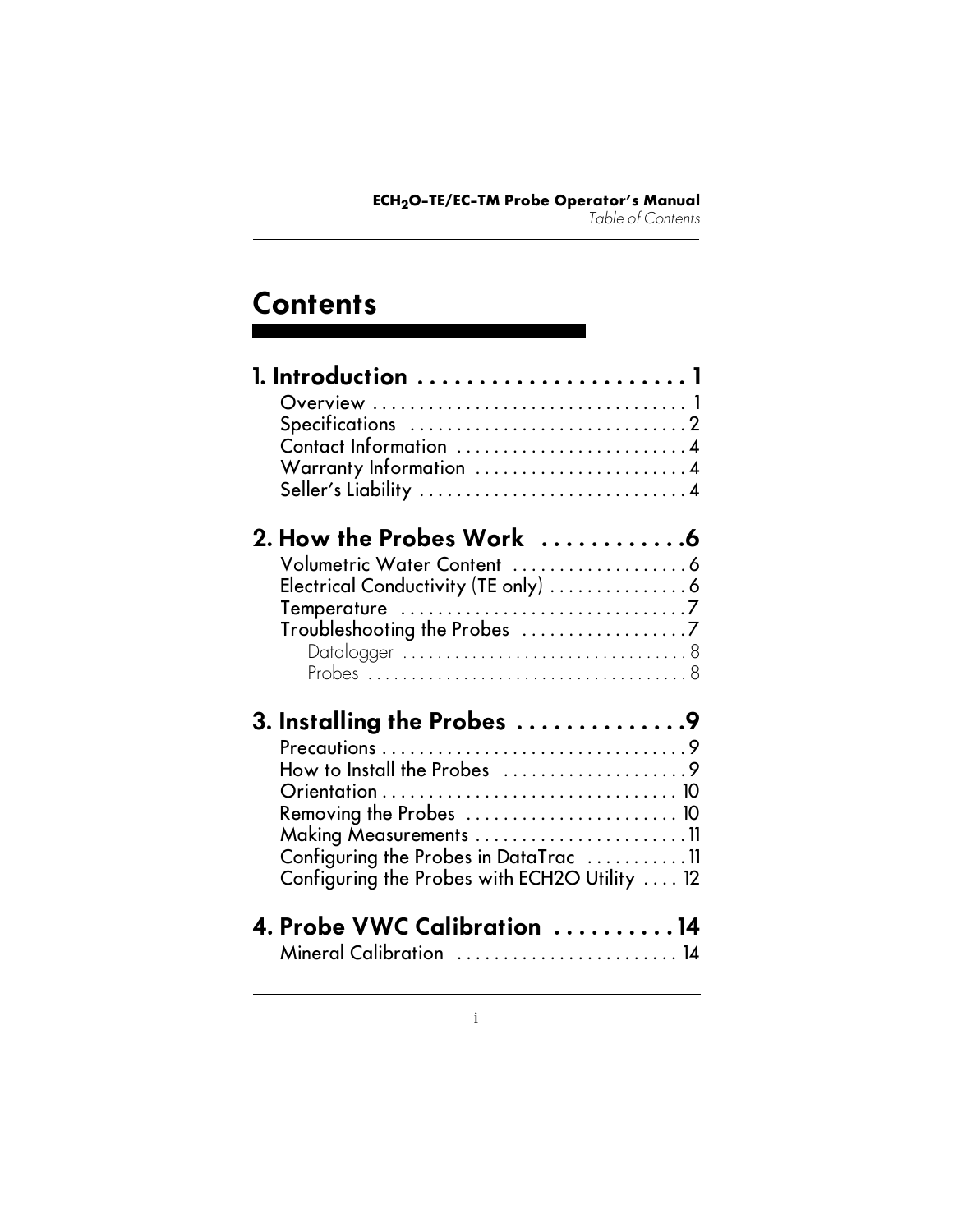*Table of Contents*

| Other Soil-less Media  15<br>Dielectric Calibration  16                                                                                                                                              |
|------------------------------------------------------------------------------------------------------------------------------------------------------------------------------------------------------|
| 5. Measuring EC with the ECH2O-TE<br>17                                                                                                                                                              |
| 6. Converting Bulk EC to Pore EC  20<br>Pore Water vs. Solution Electrical Conductivity 22                                                                                                           |
| 7. Data Collection & Analysis  24<br>Using ECH2O DataTrac 24<br>Using ECH2O Utility 24<br>Downloading Data using ECH2O Utility 25<br>Data Conversion 25<br>ECH2O-TE/EC-TM Excitation & Communication |
|                                                                                                                                                                                                      |

27

### Appendix A: Using the Probes with CSI Dataloggers 29

| Using with the Campbell Scientific CR10X 29 |  |
|---------------------------------------------|--|
|                                             |  |
| Sample Program for the CR10X 30             |  |
| Multiplexing the ECH2O-TE/EC-TM using the   |  |
| AM16/32 (or 416) 33                         |  |
| Program Explanation 33                      |  |

# Declaration of Conformity ......... 37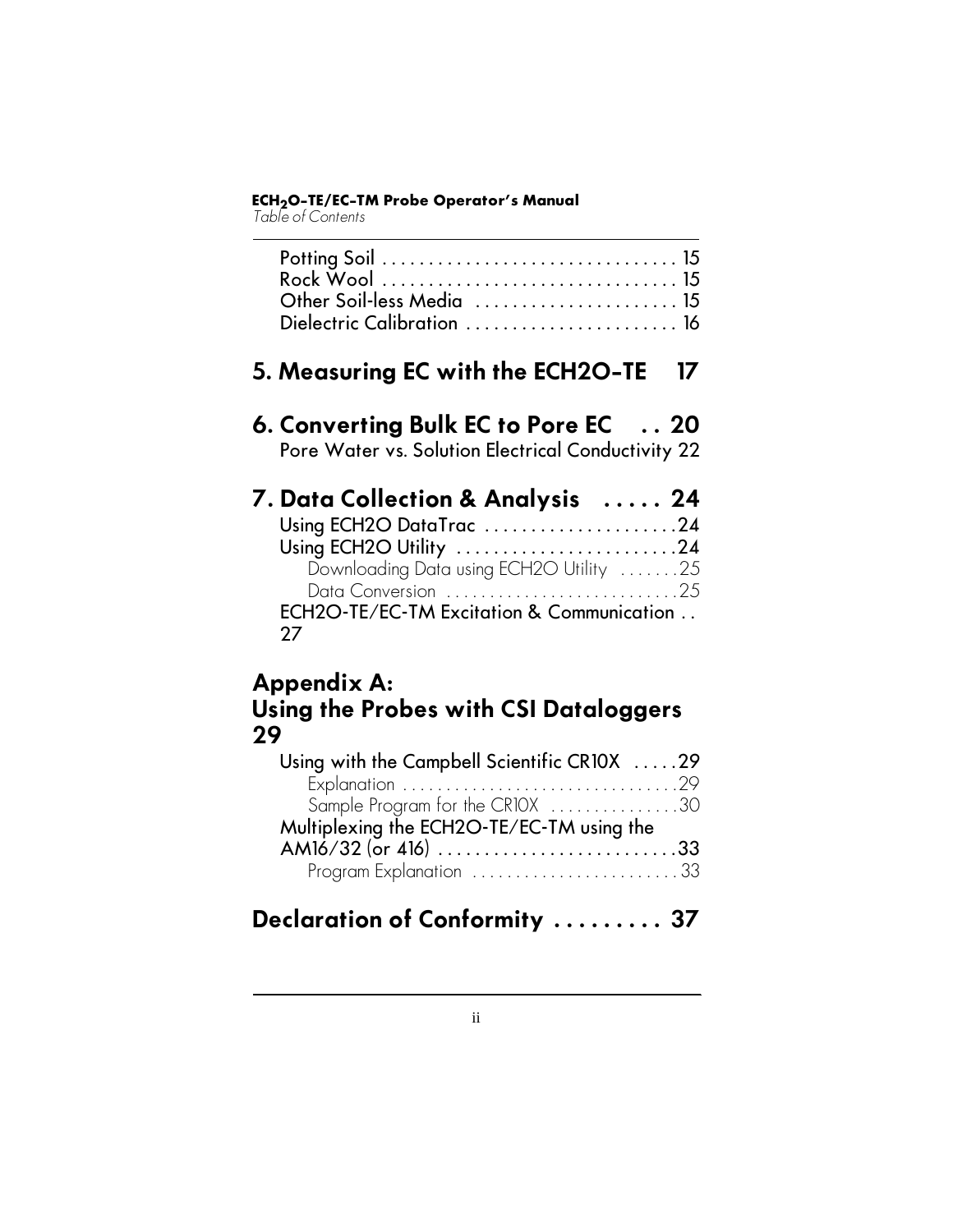#### **ECH2O-TE/EC-TM Probe Operator's Manual** *Table of Contents*

| Index  38 |  |  |  |  |  |  |  |  |  |  |  |  |  |  |  |  |  |  |  |  |  |  |  |  |  |  |  |  |  |
|-----------|--|--|--|--|--|--|--|--|--|--|--|--|--|--|--|--|--|--|--|--|--|--|--|--|--|--|--|--|--|
|-----------|--|--|--|--|--|--|--|--|--|--|--|--|--|--|--|--|--|--|--|--|--|--|--|--|--|--|--|--|--|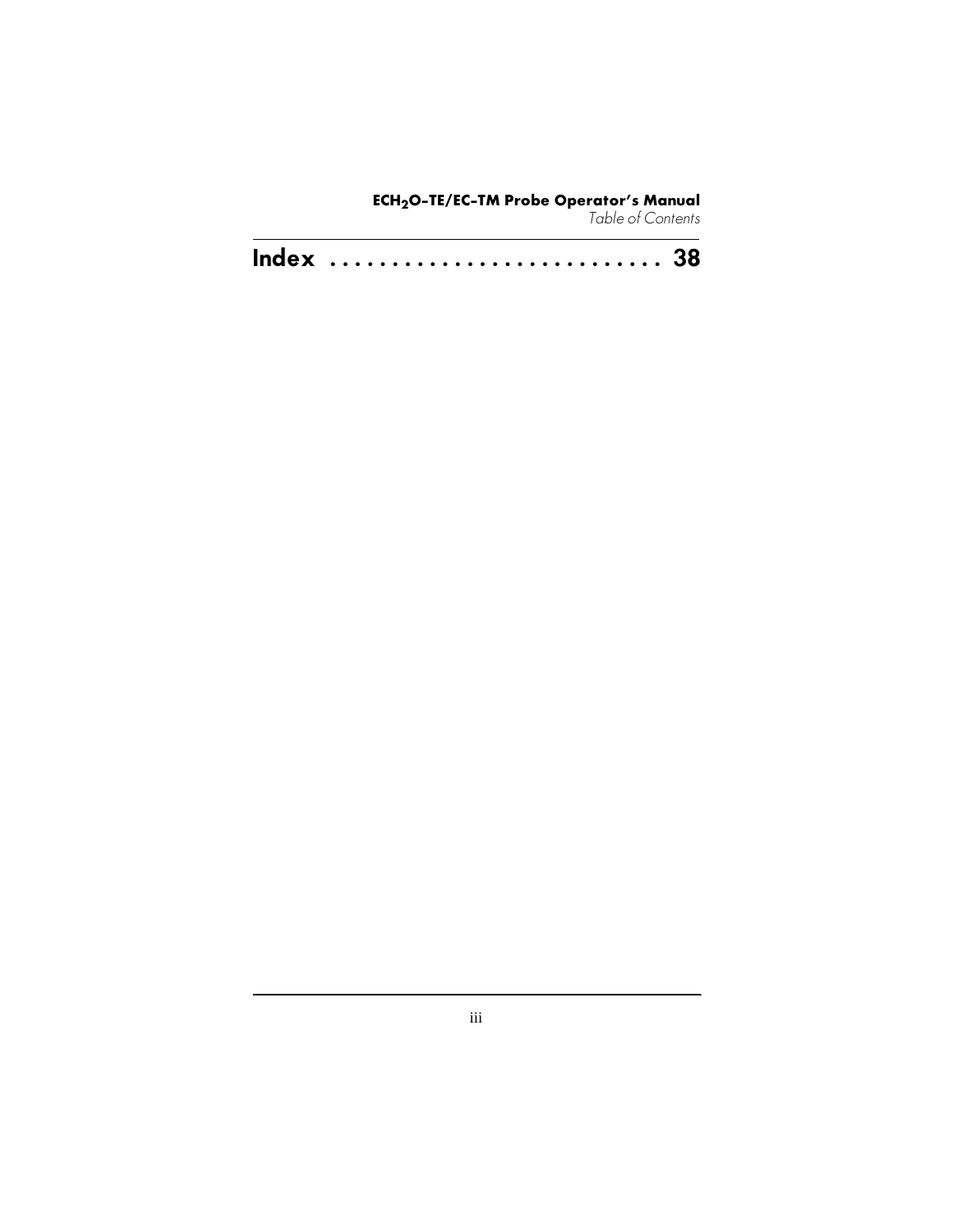# **1. Introduction**

Thank you for choosing Decagon's ECH<sub>2</sub>O-TE and EC-TM probes for measuring water content, temperature, and EC. This manual is designed to help you understand the probe's features, and how to use this device successfully.

## **Overview**

The  $ECH<sub>2</sub>O-TE$  is designed to measure the water content, electrical conductivity, and temperature of soil and growing media. Using an oscillator running at 70 MHz, it measures the dielectric permittivity of soil to determine the water content. A thermistor in thermal contact with the probe prongs provides an average prong temperature, while the gold traces on the surface of the sensor form a four-probe electrical array to measure electrical conductivity (see Figure 1).

The ECH<sub>2</sub>O EC-TM is the same in design as the ECH<sub>2</sub>O-TE, and measures water content and temperature. **The EC-TM does not measure electrical conductivity.**

Data from both probes can be read and stored using an Em50 datalogger.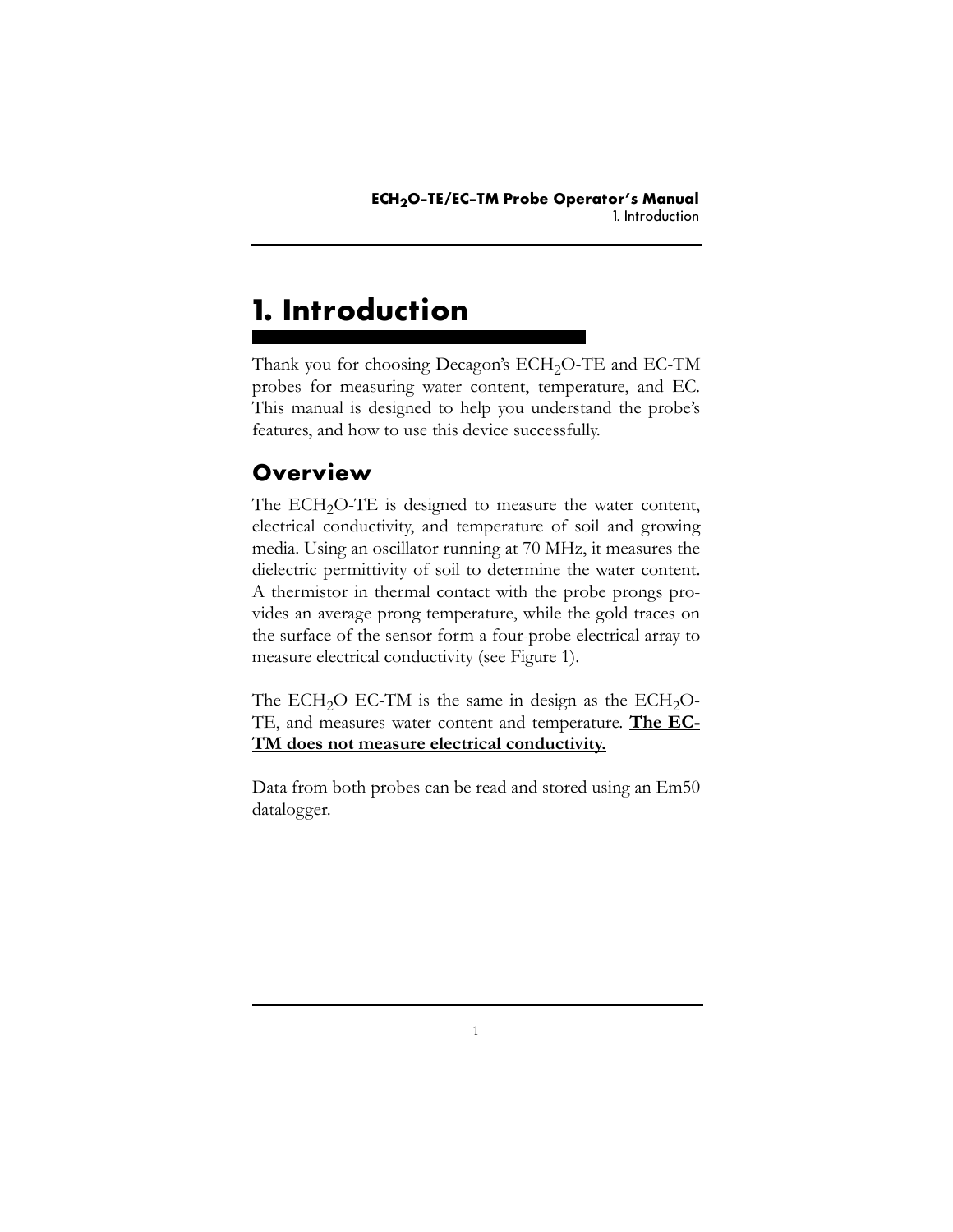1. Introduction



Figure 1: ECH<sub>2</sub>O-TE/EC-TM components

**Dimensions:** 10cm (l) x 3.2cm (w) x 0.7cm (d) **Prong Length:** 5.2 cm **Power requirement:** 3.6 -15 VDC, 0.3 mA quiescent, 10 mA for 150 ms measurement **Dielectric measurement frequency:** 70 MHz **Output:** 3.5 mm stereo plug RS-232 or SDI-12 (contact Decagon for information on SDI-12 mode) **Compatibility:** EM50 Datalogger, CSI loggers w/ serial digital I/O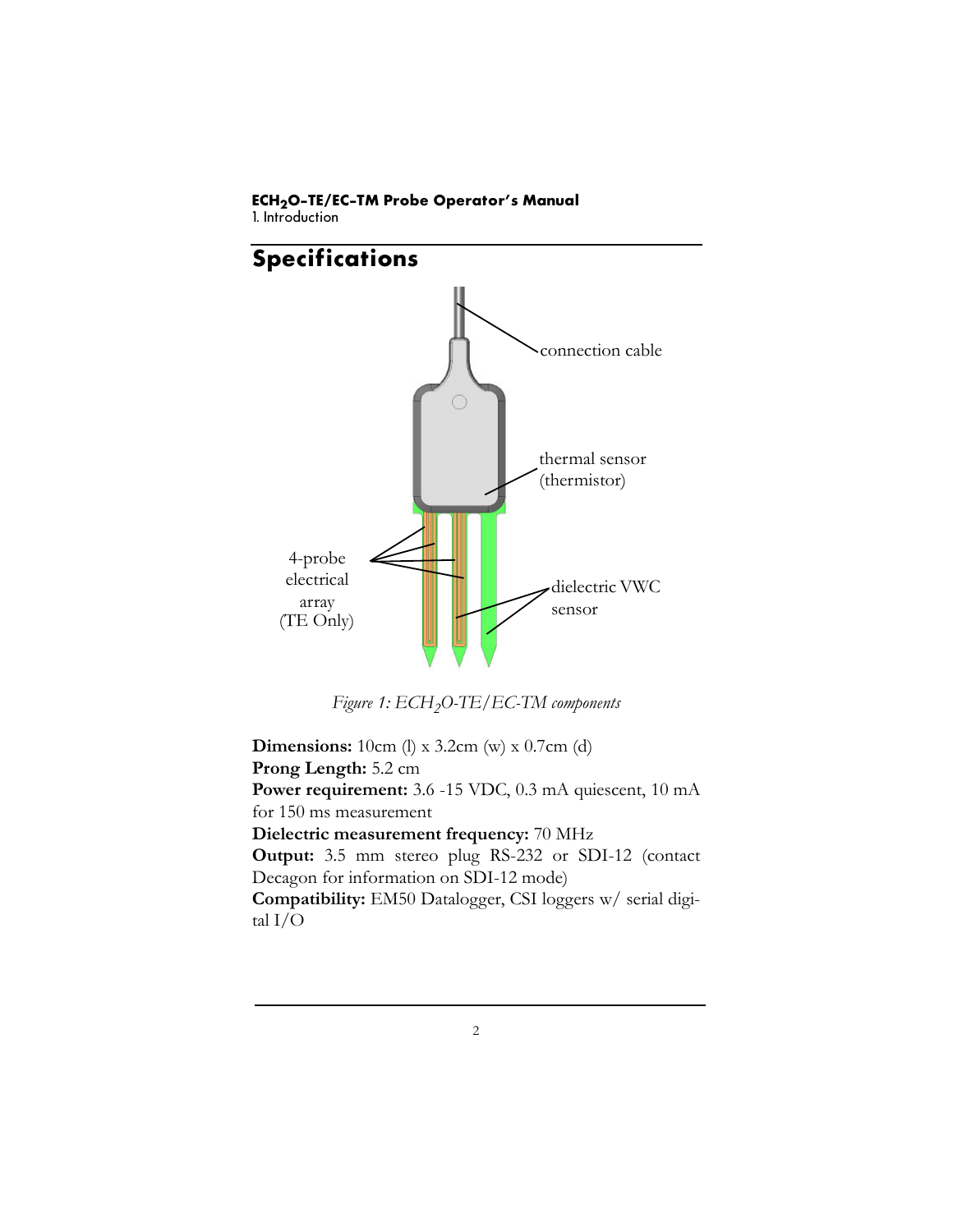**Calibration:** Mineral soil, rockwool, and potting soil supplied in DataTrac. Calibrations for other growing media may be available. Contact Decagon for information.

**Volumetric water content: Range:** 0 - 100% VWC **Resolution:** *Mineral soil:* 0.1% VWC *Rockwool, Perlite, Potting Soil:* 0.25% VWC **Accuracy:**  *Mineral soil:*  $\pm$ 3% VWC, up to 8 dS/m<sup>\*</sup> *Rockwool:* ± 3% VWC, 0.5 to 8 dS/m *Potting Soil:* ± 3% VWC, 3 to 14 dS/m **NOTE:** Electrical conductivities were measured by saturation extract (solution EC).

\*With a soil specific calibration you can achieve an accuracy of ±1-2% VWC for all mineral soils.

**Temperature: Range:** -40 to + 50  $^{\circ}$ C **Resolution:** 0.1 °C **Accuracy:** ±1 °C

**Electrical Conductivity (ECH<sub>2</sub>O-TE only): Range:** 0 to 50 dS/m (Bulk) **Resolution:** 0.01 dS/m from 0 to 10 dS/m; 0.1 dS/m from 0 to 50 dS/m (Extended EC Range mode) **Accuracy:** ±10% 0 to 6 dS/m (bulk)\*\*; user calibration required at higher EC

\*Note that the 6  $dS/m$  upper limit for the 10% accuracy represents a "bulk EC" not solution EC. Even a saline soil with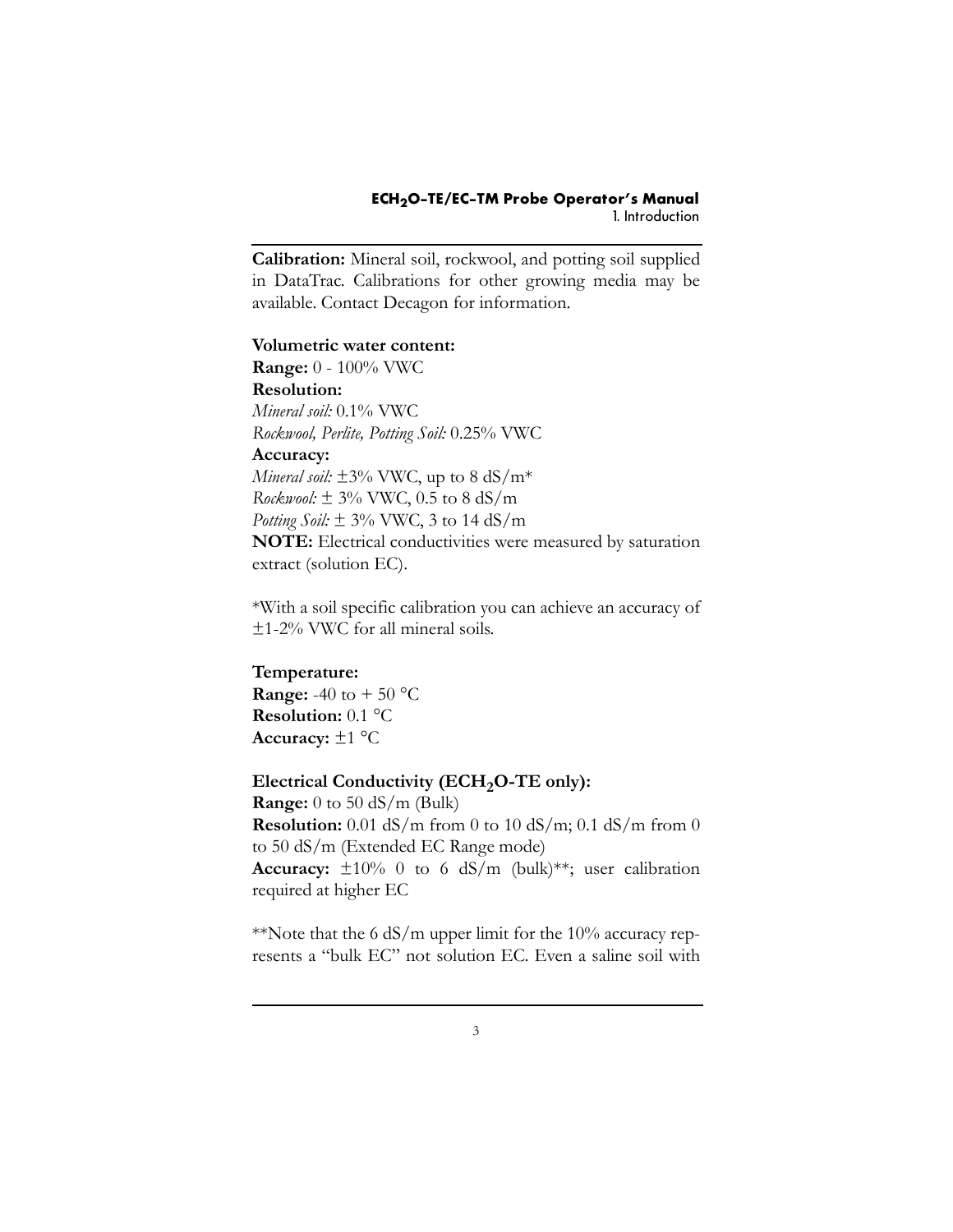1. Introduction

very high solution  $EC$  ( $>20$  dS/m) may not have a bulk EC higher than 6 dS/m. Thus, even those who are working in saline soils often will not need bulk EC measurements above 6 dS/m.

### <span id="page-8-0"></span>**Contact Information**

If you need to contact Decagon:

- **Call us** at (509) 332-2756
- **Fax us** at (509) 332-5158
- **E-mail us** at echo@decagon.com.

## <span id="page-8-2"></span>**Warranty Information**

All Decagon products have a 30-day satisfaction guarantee and a one-year warranty.

# <span id="page-8-1"></span>**Seller's Liability**

Seller warrants new equipment of its own manufacture against defective workmanship and materials for a period of one year from date of receipt of equipment (the results of ordinary wear and tear, neglect, misuse, accident and excessive deterioration due to corrosion from any cause are not to be considered a defect); but Seller's liability for defective parts shall in no event exceed the furnishing of replacement parts F.O.B. the factory where originally manufactured. Material and equipment covered hereby which is not manufactured by Seller shall be covered only by the warranty of its manufacturer. Seller shall not be liable to Buyer for loss, damage or injuries to persons (including death), or to property or things of whatsoever kind (including, but not without limitation, loss of anticipated profits), occasioned by or arising out of the installation, operation, use, misuse, nonuse, repair, or replacement of said material and equipment, or out of the use of any method or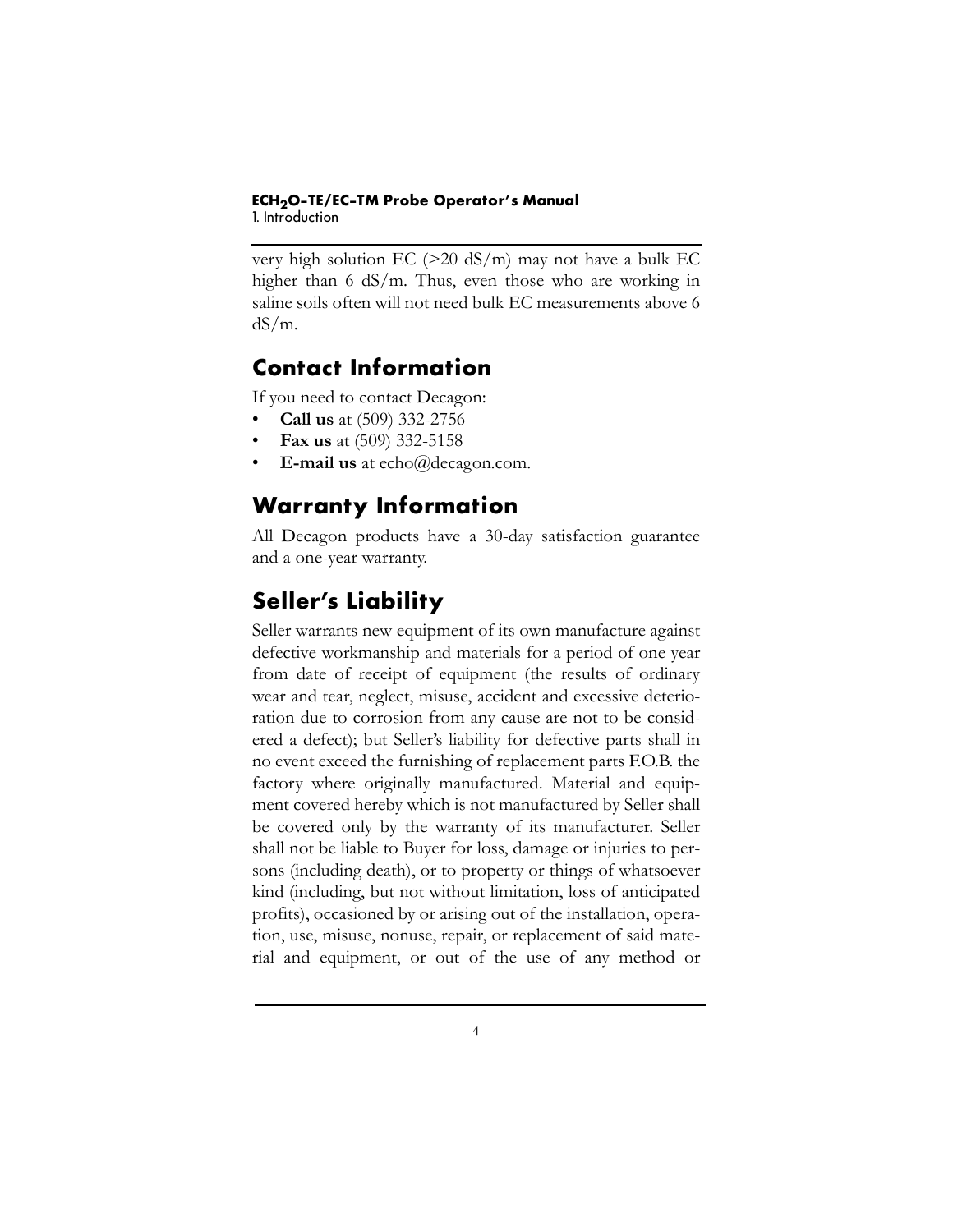process for which the same may be employed. The use of this equipment constitutes Buyer's acceptance of the terms set forth in this warranty. There are no understandings, representations, or warranties of any kind, express, implied, statutory or otherwise (including, but without limitation, the implied warranties of merchantability and fitness for a particular purpose), not expressly set forth herein.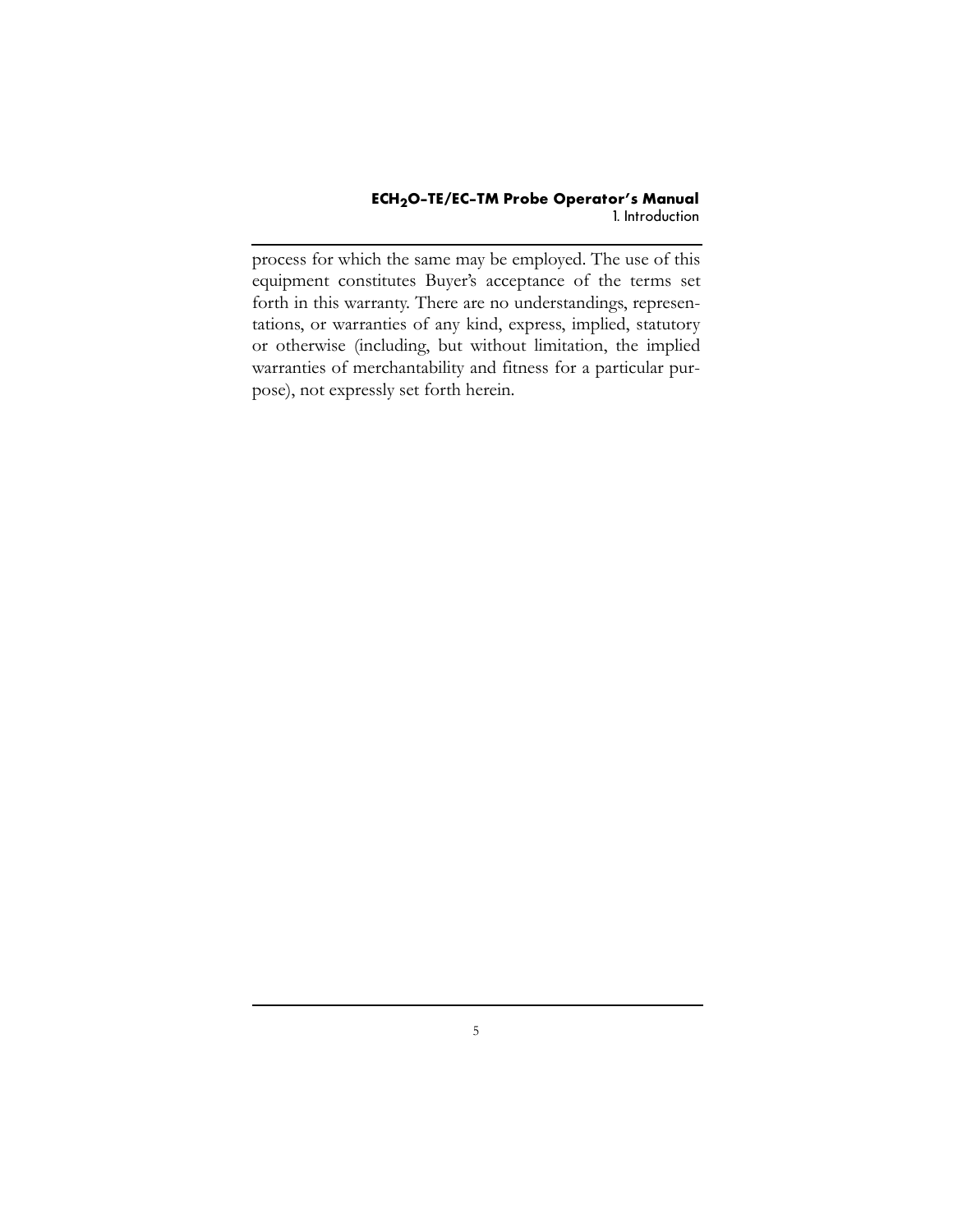# **2. How the Probes Work**

The following paragraphs will explain in greater detail the principles behind how the ECH<sub>2</sub>O-TE and EC-TM operate.

### <span id="page-10-1"></span>**Volumetric Water Content**

Both probes use an electromagnetic field to measure the dielectric permittivity of the surrounding medium. The probes supply a 70 MHz oscillating wave to the probe prongs that charges according to the dielectric of the material. The stored charge is proportional to soil dielectric and soil volumetric water content. The  $ECH<sub>2</sub>O-TE/EC-TM$  microprocessor measures the charge and outputs a value from the probe.

# <span id="page-10-0"></span>**Electrical Conductivity (TE only)**

Electrical conductivity (EC) is the ability of a substance to conduct electricity and can be used to infer the amount of polar molecules that are in solution (see chapter on EC). It is measured by applying an alternating electrical current to two outer electrodes, and measuring the voltage between two inner ones. Both this voltage and the current are used to determine conductance. Conductivity is then derived by multiplying voltage and conductance by the cell constant (the ratio of the distance of the electrodes to their area).

The  $ECH<sub>2</sub>O-TE$  uses a 4-probe array to measure the EC. The array is located on the four strips of gold on two of the ECH<sub>2</sub>O-TE prongs. Care should be taken not to damage the gold surface as doing so could reduce the reliability of the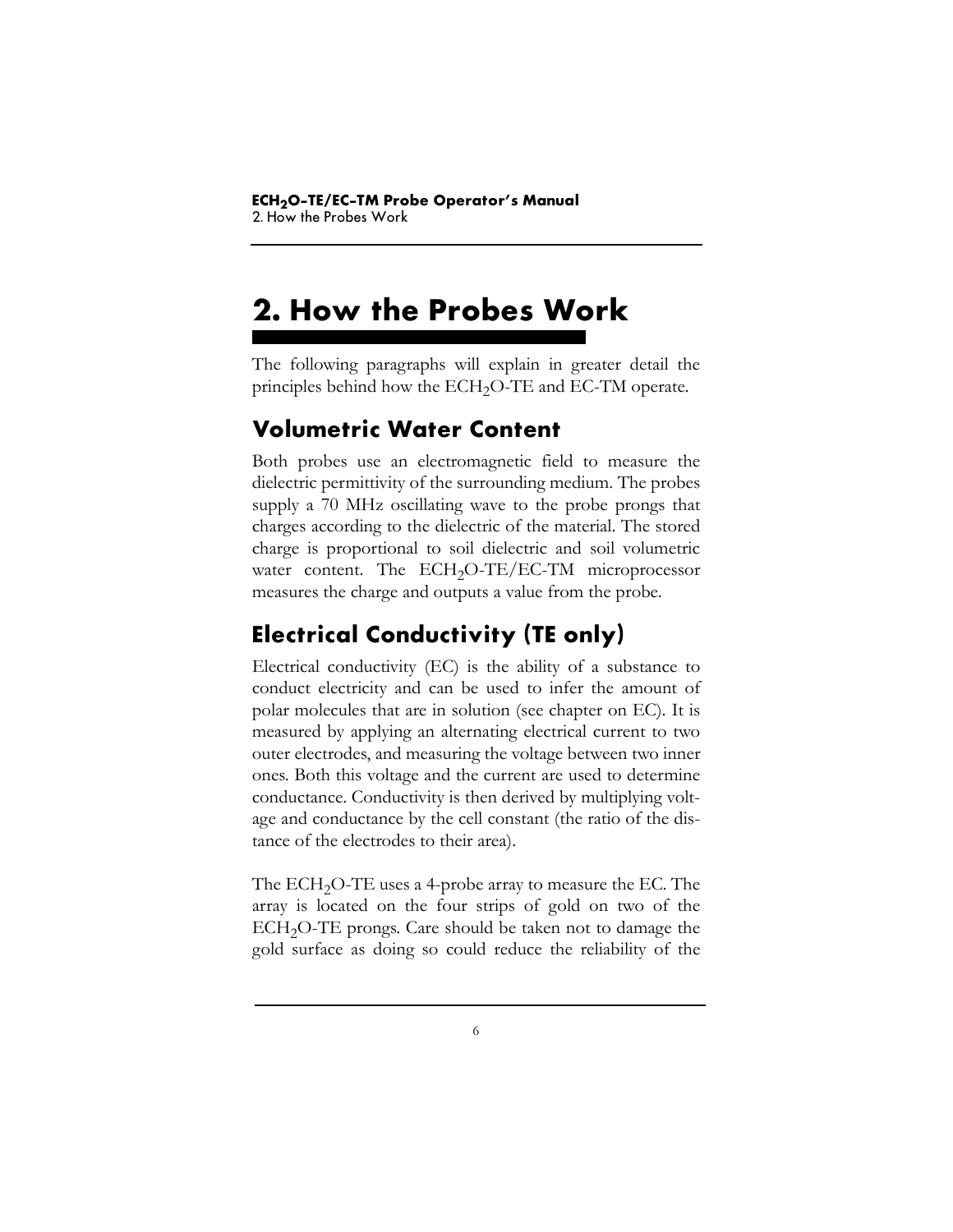measurement; excessive insertion into abrasive material like sand will speed deterioration of the material. If the gold surface appears dull, it can be cleaned with a cleanser containing a small amount of grit or pumice. Be careful not to contaminate the gold traces with skin oils or other non-conducting material. Small amounts of oil from skin contact with the gold traces will cause significant inaccuracy in the EC measurement. See Chapter 5 on EC for instructions on cleaning the probes if contamination occurs.

### <span id="page-11-0"></span>**Temperature**

The ECH<sub>2</sub>O-TE and EC-TM use a surface-mounted thermistor to take temperature readings. It is located underneath the probe overmold, next to one of the prongs. Because it is soldered to the copper ground trace on the board, it is in thermal contact with the probe prongs and will read an average temperature along the prong surface. Both probes will output temperature in °C unless otherwise stated in your preferences file in either the ECH<sub>2</sub>O DataTrac or ECH<sub>2</sub>O Utility programs.

It is important to note that if the black plastic overmold of the probe is in direct sunshine, the temperature measurement may read high. If your application requires putting the probe overmold in the sun, you may want to consider techniques to reduce the radiation load such as shading, burying completely in the soil, or painting the overmold white.

## **Troubleshooting the Probes**

If you encounter problems with the  $ECH<sub>2</sub>O-TE$  or  $EC-TM$ probe, they most likely will manifest themselves in the form of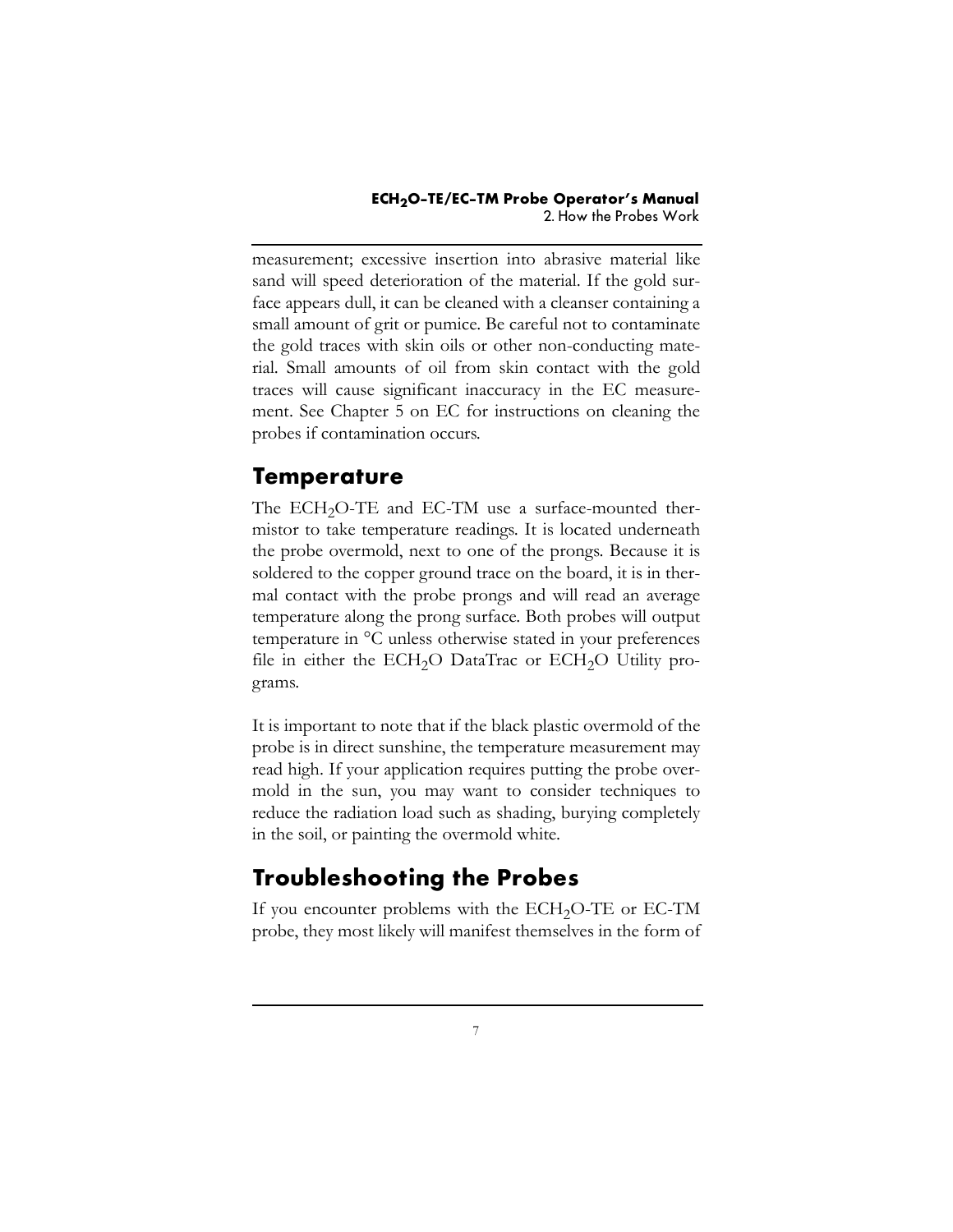#### **ECH2O-TE/EC-TM Probe Operator's Manual** 2. How the Probes Work

incorrect or erroneous readings. Before contacting Decagon about the sensor, do the following:

#### **Datalogger**

- 1. Check to make sure the connections to the data logger are both correct and secure.
- 2. Ensure that your data logger's batteries are not dead or weakened.
- 3. Check the configuration of your probes in  $ECH<sub>2</sub>O$  Utility or ECH<sub>2</sub>O DataTrac to make sure you have selected "ECH<sub>2</sub>O-TE Moisture/Temp/EC" or "EC-TM Moisure/Temp" under Sensor Type, and that you have chosen a calibration equation under the "Calibration" tab to use with the probes.

#### Probes

- 1. Ensure that your probes are installed according to the "Installation" section of this manual.
- 2. Check probe cables for nicks or cuts that could cause a malfunction.
- 3. Check your electrical conductivity sensor traces to ensure that they are not tarnished, damaged, or contaminated.

If you require additional customer service, please contact Decagon at (509) 332-2756 or at echo@decagon.com.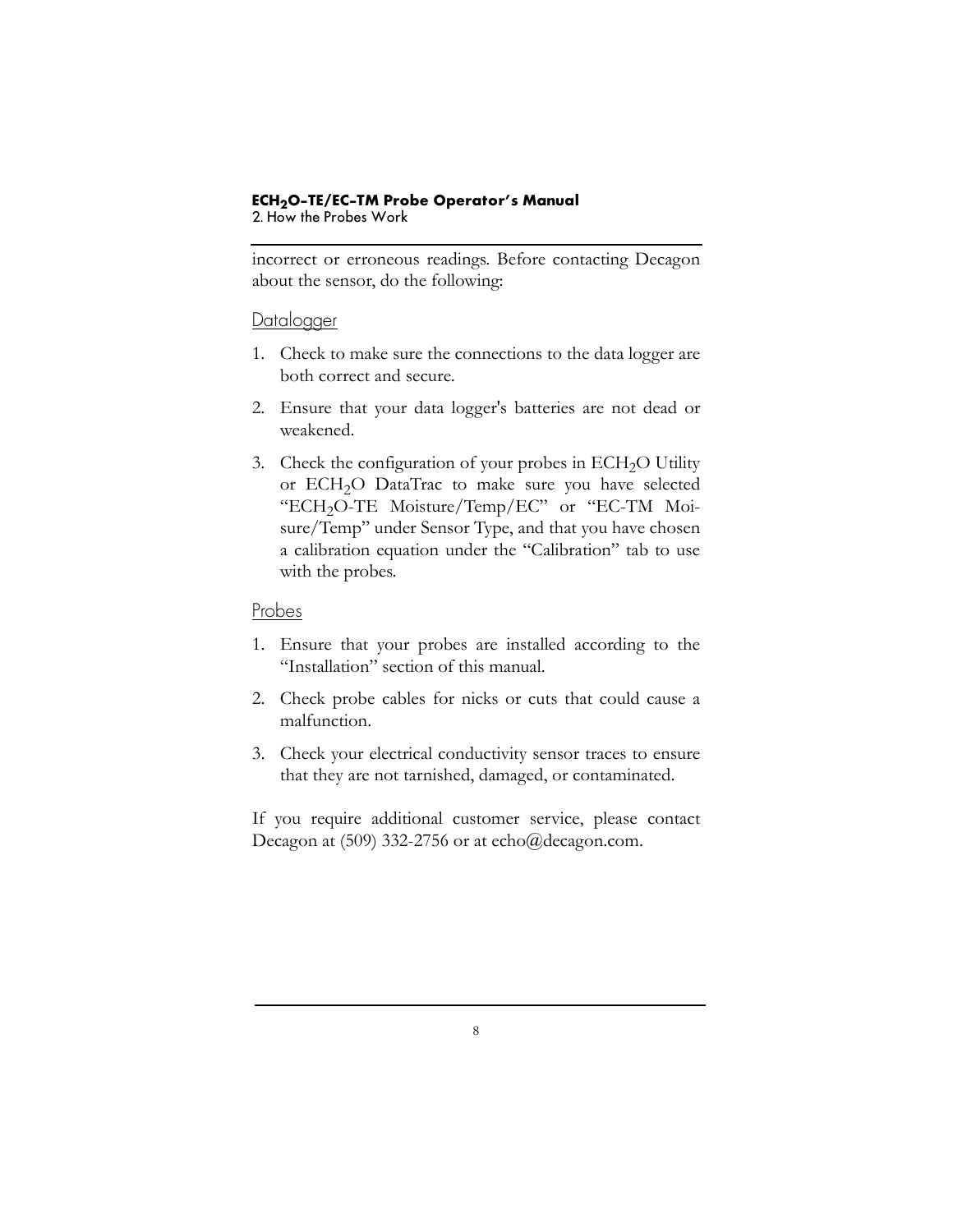# **3. Installing the Probes**

## <span id="page-13-0"></span>**Precautions**

Before you select a site for installation, remember that the soil next to the probe surface has the strongest influence on its readings. It is important to avoid air gaps or extremely compact soil around the probe, which can skew readings. Do not install the  $ECH<sub>2</sub>O-TE$  or  $EC-TM$  next to large metal objects, which can attenuate the probes' electromagnetic field and distort output readings. Because the probes have gaps between their prongs, it is also important to consider the size of the media you are inserting the probe into. It is possible to get sticks, bark, roots or other material stuck between the probe prongs, which will adversely affect readings. Finally, be careful when inserting the probes into dense soil, as the prongs will break if excessive force is used when pushing them in.

*Note: The probes were designed to measure VWC in place. Although it is possible to use them as a push-in probe at several holes, it is likely that the gold electrical conductivity array will be damaged by repeated insertion in hard material like sand or dry soil.*

## **How to Install the Probes**

The ECH<sub>2</sub>O-TE and EC-TM can be inserted directly into growing media or soil. The tip of each prong has been sharpened to make it easier to push the probe in. *Be careful around the sharpened tips!* The probe needs to be completely covered by soil, as shown in Figure 2.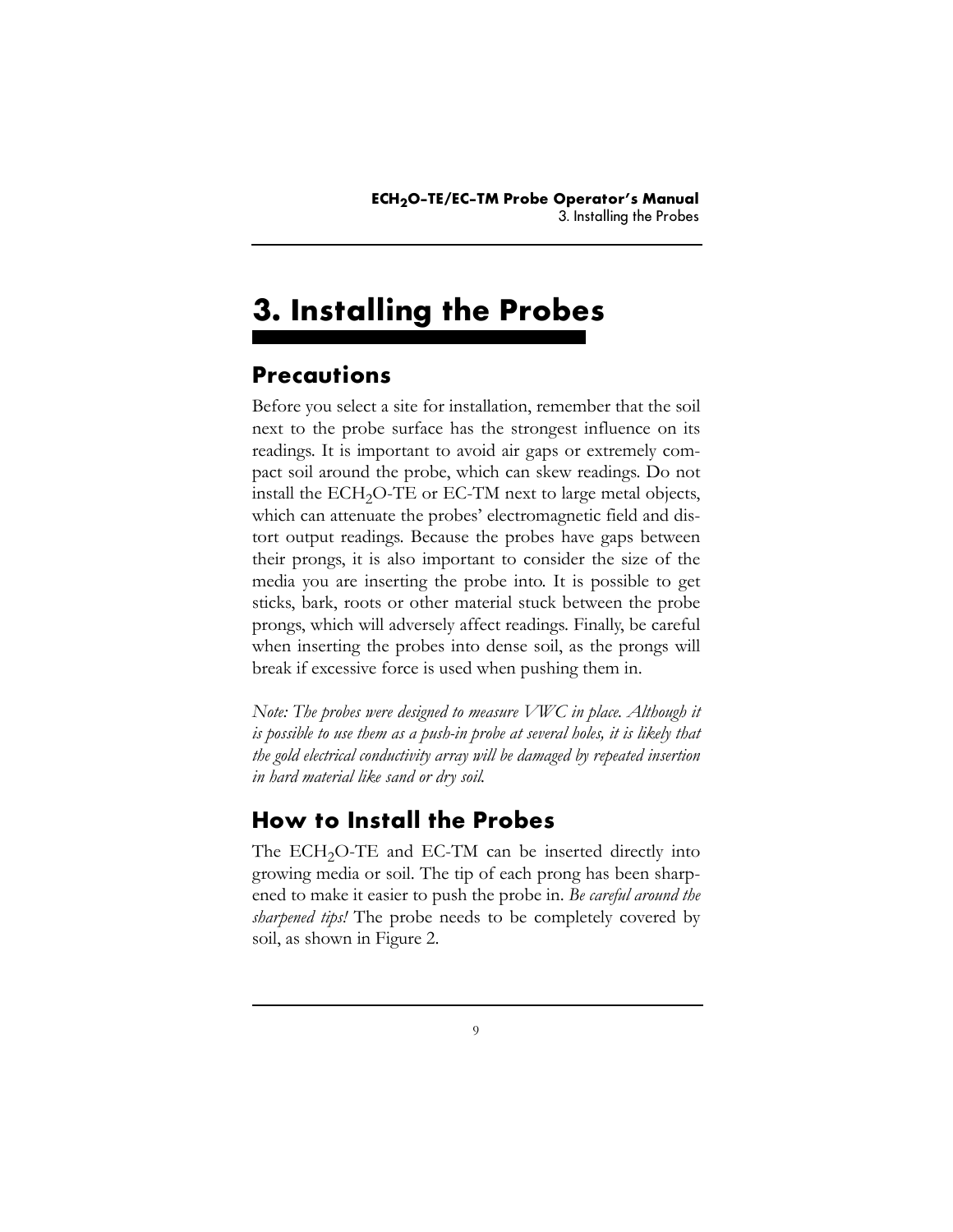3. Installing the Probes



The probes may be difficult to insert into extremely compact or dry soil. If you have difficulty inserting the probe, try loosening the soil somewhat or wetting the soil. Never pound the probe in.

## <span id="page-14-0"></span>**Orientation**

Both probes can be oriented in any direction. Because the probes have prongs instead of a blade (like the EC-10 and EC-20), the probe can be placed in any orientation that meets your requirements.

## <span id="page-14-1"></span>**Removing the Probes**

When removing either probe, do not pull it by the cable! This could break the internal wires and cause the probe to malfunction or not function at all.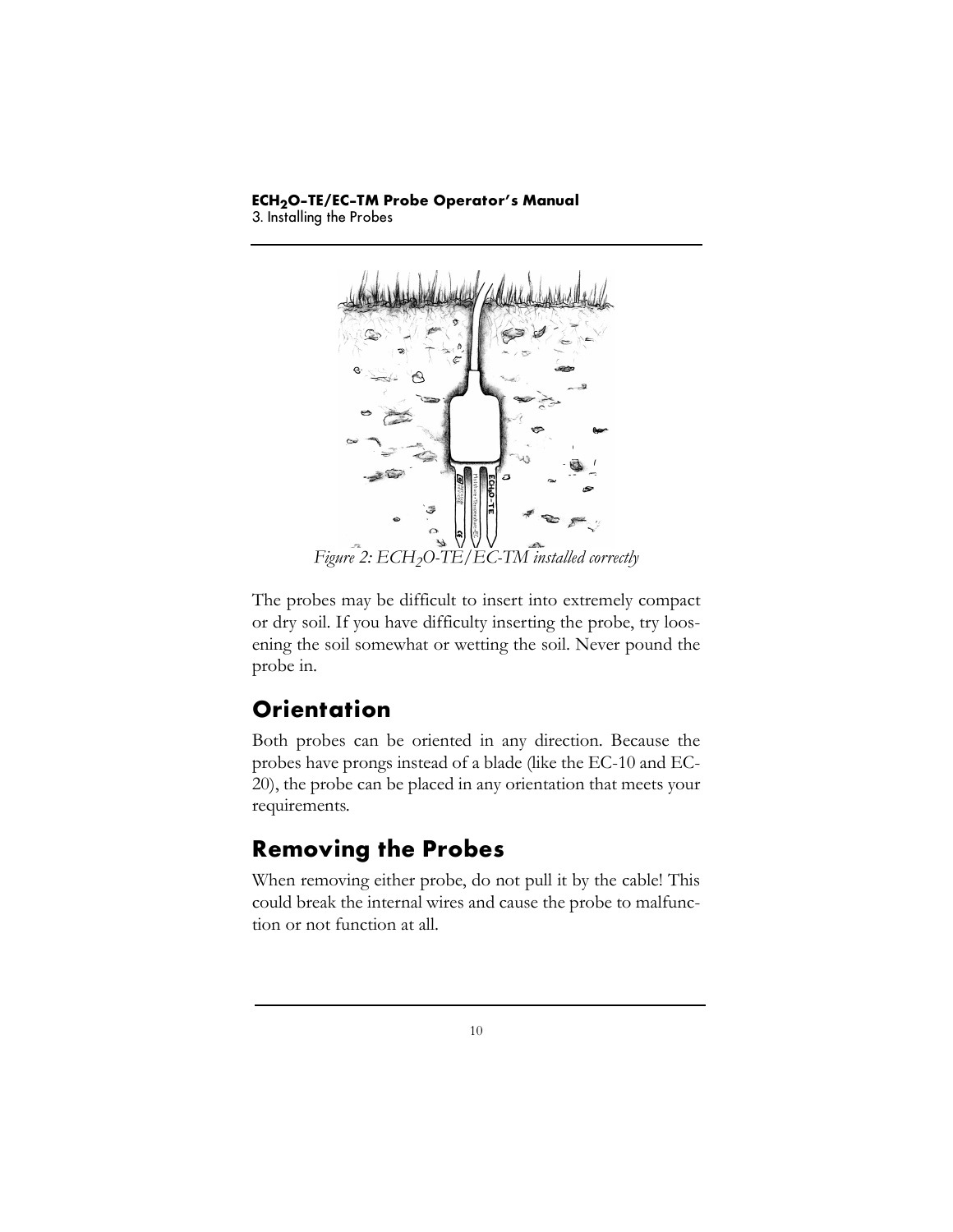### **Making Measurements**

The ECH<sub>2</sub>O-TE and EC-TM have been designed to work specifically with the Em50 datalogger. To download data to your computer, you will need to install ECH<sub>2</sub>O Utility, ECH<sub>2</sub>O DataTrac or a terminal-port program on your computer. Please see Chapter 6 for more information.

# <span id="page-15-0"></span>**Configuring the Probes in DataTrac**

- 1. Make sure that the  $ECH<sub>2</sub>O-TE$  or EC-TM is properly connected to an Em50, and that the Em50 is connected to your computer.
- 2. Open the program. Select the appropriate COM port and click Connect.
- 3. Double click on your Em50 (under New Devices in the left-hand "Device Directory" window)
- 4. Under the "Logger" tab, configure your logger as appropriate
- 5. Under the "Configuration" tab, in the "Sensors" section, select the Port to which your probe is connected. Under "Sensor Type":

- Select ECH2O-TE Moisture/Temp/EC if using the  $ECH<sub>2</sub>O-TE$  probe; or

- Select EC-TM Moisture/Temp if using the EC-TM probe.

6. Be sure to set the calibration for your probe under "Calibration" tab. If you don't, no data will be shown in your graph window. Choose the calibration appropriate for your growing medium or soil. These calibration equations were derived from material obtained at the factory. If a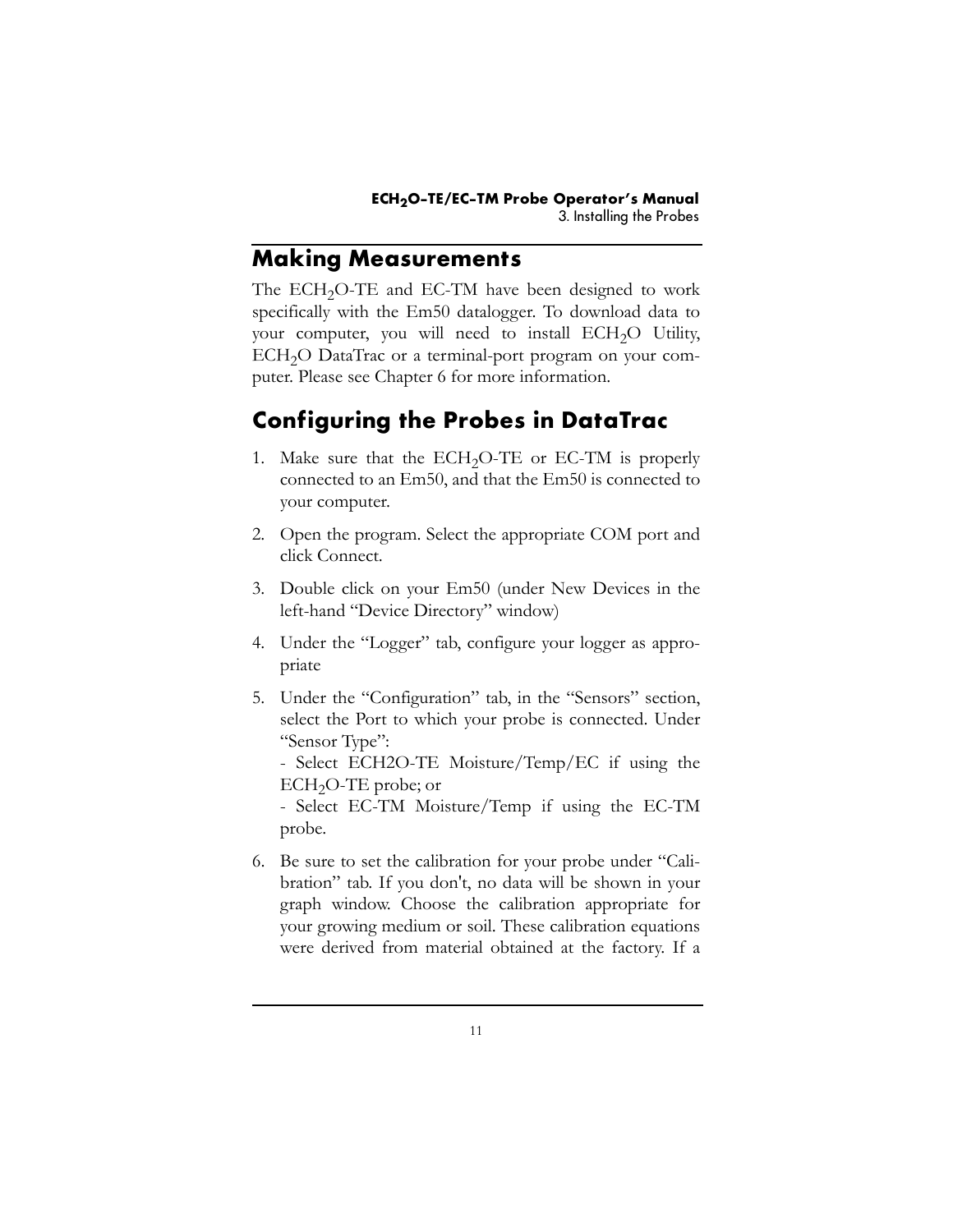3. Installing the Probes

more precise calibration is desired, you should follow directions found in **http://www.decagon.com/appnotes/echocal.pdf.** You can also ask about Decagon's custom calibration service.

- 7. You can alter other settings as well, such as the graph line color, axis range, etc. Click OK to make the settings permanent.
- 8. Once you have exited back to Chart View, click "Download". After all information has finished processing, the computer will automatically update the chart or table, applying any color or line settings you have made.

*Note:* You can also use a terminal-port program to take readings. Please refer to Appendix A for instructions, as well as explanations of the types of readings.

## **Configuring the Probes with ECH<sub>2</sub>O Utility**

- 1. Make sure the  $ECH<sub>2</sub>O-TE$  or  $EC-TM$  is properly connected to an Em50, and that the Em50 is connected to your computer.
- 2. Open ECH<sub>2</sub>O Utility. Select the appropriate COM port and click Connect.
- 3. In the "Measurement" window, click on the drop down menu by the port to which your  $ECH<sub>2</sub>O-TE/EC-TM$  is connected, and select ECH<sub>2</sub>O-TE Moisture/Temp/EC if using the TE, or EC-TM Moisture/Temp if using the EC-TM. If the bulk EC of your soil is likely to exceed  $10 \text{ dS/m}$ , then you should choose ECH<sub>2</sub>O-TE Extended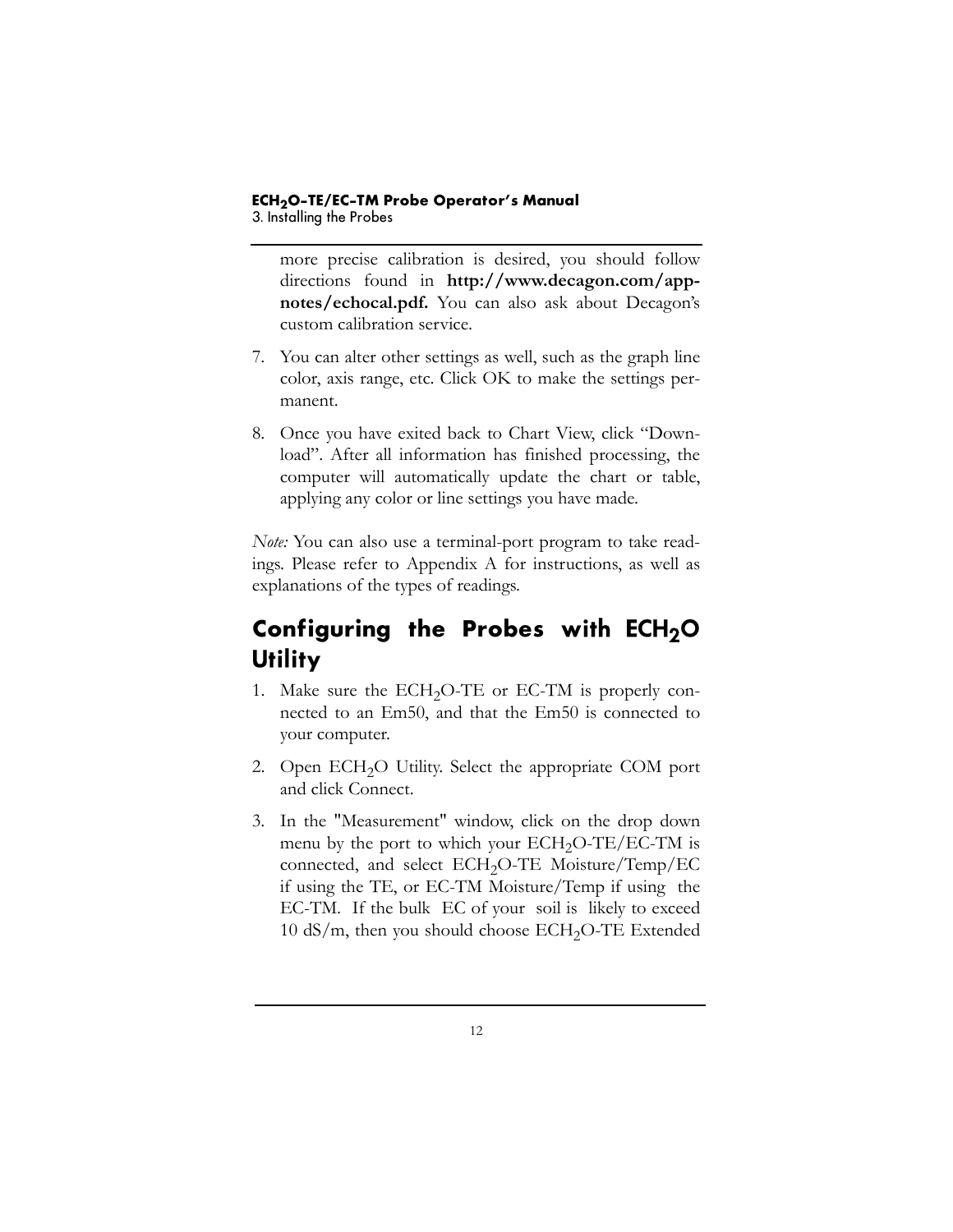EC Range (available with Em50 firmware version 1.12 or greater).

- 4. Under the Edit menu, select "Preferences". Configure the preferences for the units in which you wish  $ECH<sub>2</sub>O$  Utility to display the ECH<sub>2</sub>O-TE Water Content, Temperature, and Electrical Conductivity, or EC-TM Water Content and Temperature, data.
- 5. Be sure to select an appropriate measurement interval.
- 6. Click "Apply" to save your settings.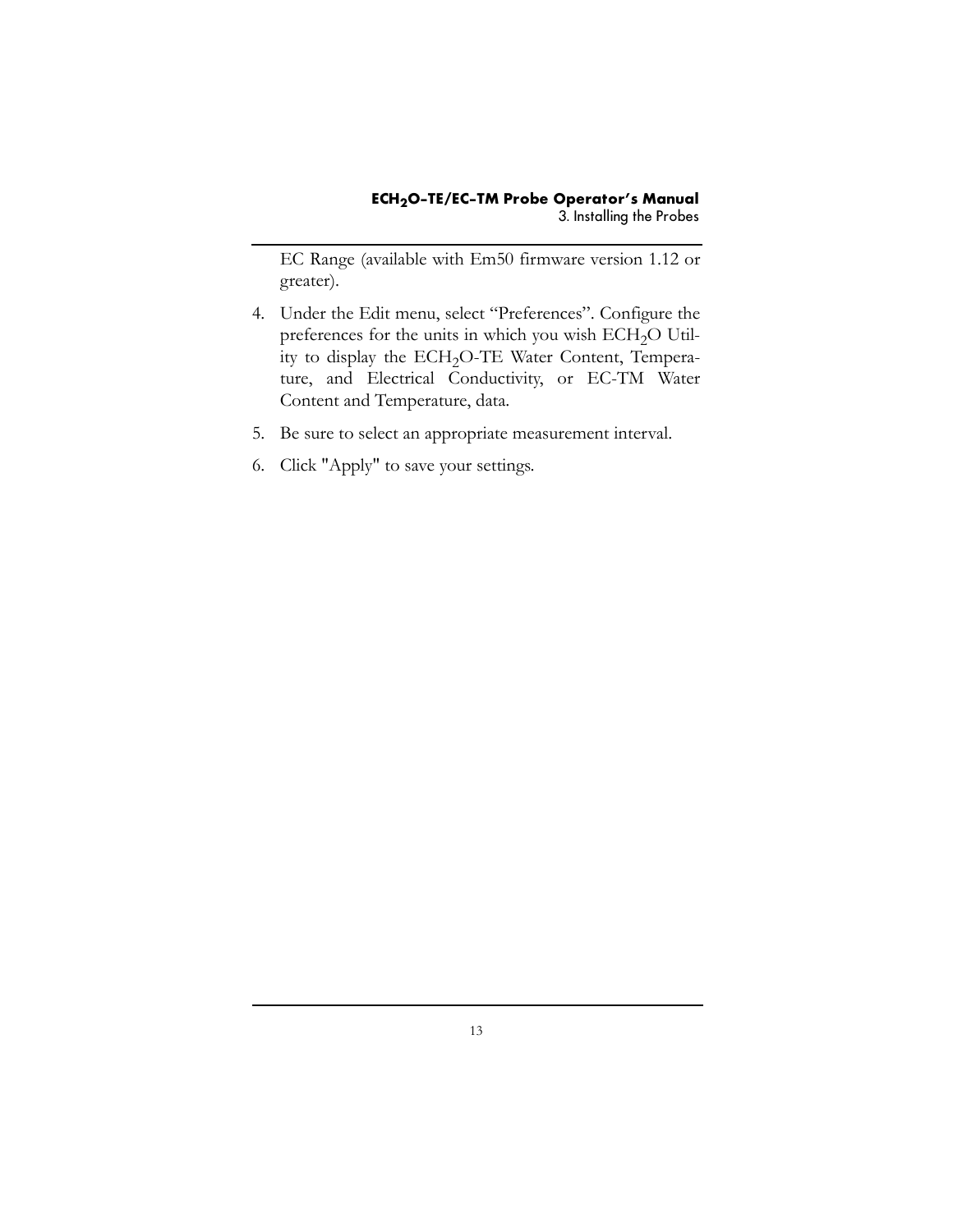# **4. Probe VWC Calibration**

The ECH<sub>2</sub>O-TE and EC-TM have been calibrated in media types including mineral, organic, and potting soil and rock wool. The goal of these calibrations was to create a generic calibration equation that will work in all types of each media, with an accuracy of better than  $\pm$  3% volumetric water content (VWC). If you need more accuracy, you can perform a media-specific calibration to get the accuracy down to  $\pm$ 1-2%.

For more information on how to perform your own soil-specific calibration, or to have Decagon's calibration service perform one for you, visit **http://www.decagon.com/echo/ calibration.html**.

## <span id="page-18-0"></span>**Mineral Calibration**

The probes were tested in four types of soil (sand, sandy loam, silt loam, and clay) at solution electrical conductivities of 0.1 to  $> 5$  dS/m and water contents from 0 to 35% volumetric water content (VWC). The calibration equation generated from these tests is:

<sup>θ</sup> *= 1.087 \* 10-3\* Raw - 0.629*

where  $\theta$  is vol. water content and *Raw* is the output of the probe sensors (see appendix). It is worth noting here that this equation is linear. In fact, the linear fit provided as good a fit in the mineral soil range as did a higher order polynomial, with the added benefit that it is relatively easy to work with in datalogger programs, etc. However, one drawback with this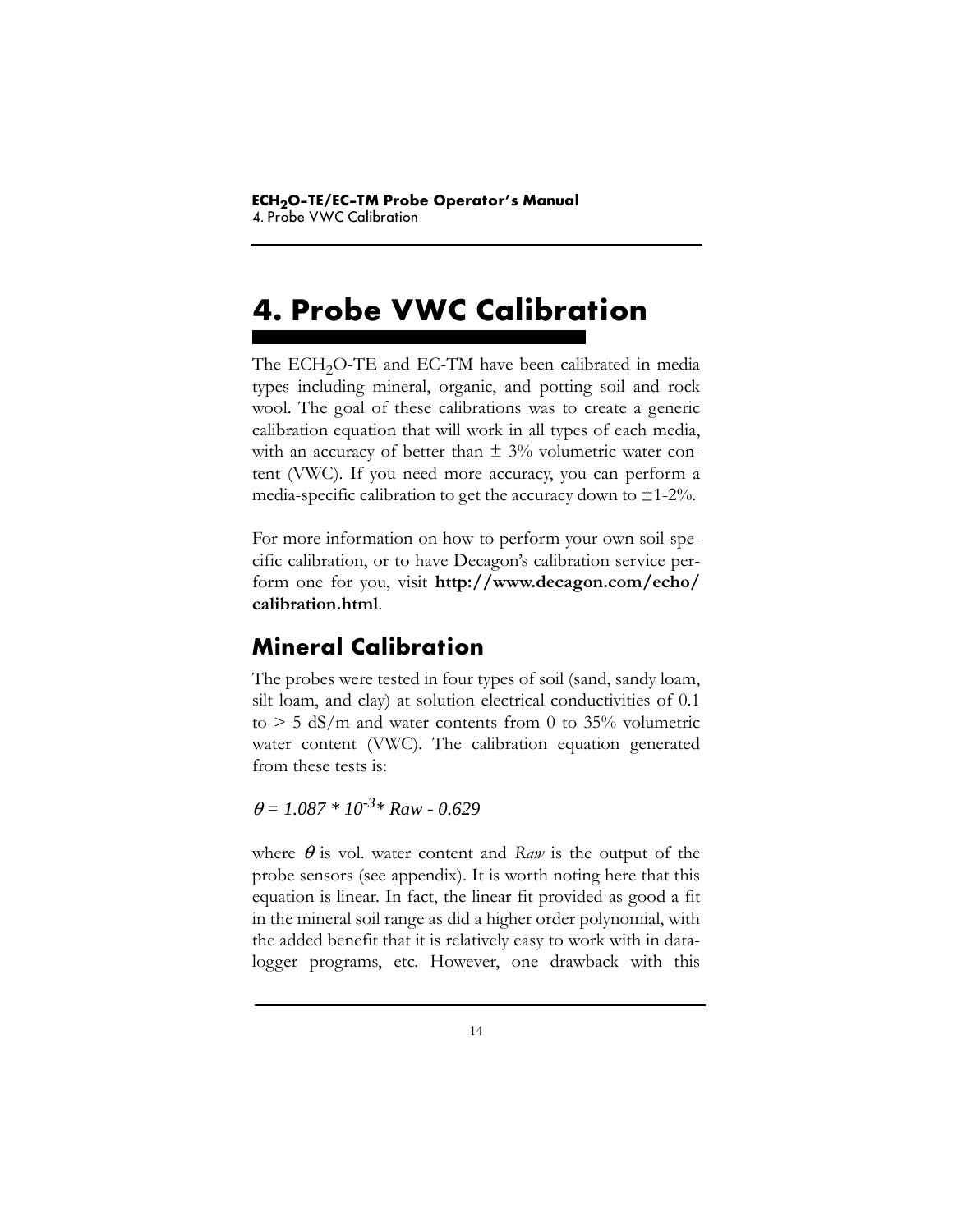approach is that, immersed in water, this calibration gives a water content of  $\sim 80\%$  VWC. This is because the calibration, although linear in the mineral soil water content range we tested (0 to  $\sim$ 35% VWC), actually is quadratic from 0 to 100% VWC. This fact is apparent when calibrating probes in rockwool and other low-density material. If you want to develop your own quadratic equation, perform a medium-specific calibration, or use Decagon's calibration service, see **http:// www.decagon.com/echo/calibration.html**.

# <span id="page-19-0"></span>**Potting Soil**

The comparatively higher porosity of organic soils like those used for potting plants requires a different calibration equation. It is interesting to note that the main difference between the calibrations is caused by the high air volume in the organic soils that lowers the starting (dry media) dielectric of the sensor. The calibration for several potting soils at salinities ranging from  $0$  to  $> 8$  dS/m is given:

 $\theta = 1.04 * 10^{-3} * Raw - 0.50$ 

Using this equation, the output for the  $ECH<sub>2</sub>O-TE/EC-TM$ in water will give you ~100% VWC.

## **Rock Wool**

The calibration equation for rock wool growing media is:

<span id="page-19-1"></span>
$$
\theta = 5.15 * 10^{-7} * Raw^2 + 1.41 * 10^{-4} * Raw - 0.160
$$

## **Other Soil-less Media**

It is not possible to provide calibrations for all growing media. We will, however, try to maintain a database of soil calibra-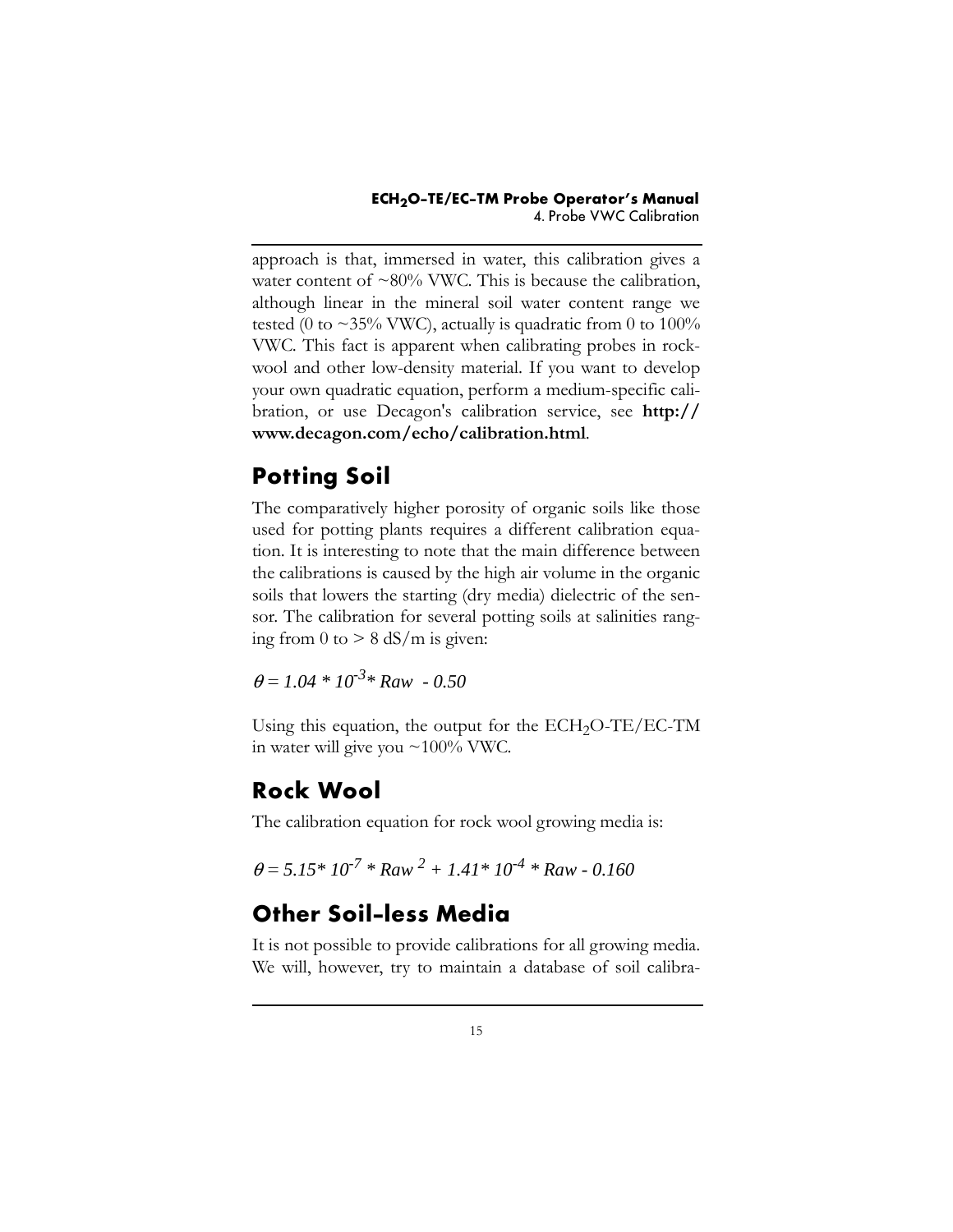#### **ECH2O-TE/EC-TM Probe Operator's Manual** 4. Probe VWC Calibration

tions on our website (www.decagon.com) which you can use in DataTrac (Decagon's graphing software), or any spreadsheet program to calibrate your sensors. If a calibration for your particular growth medium is not in the database, you can perform a medium-specific calibration or take advantage of Decagon's calibration service (see **http://www.decagon.com/echo/calibration.html** for more information). Note that a medium-specific calibration typically results in  $\sim$  1 -2% VWC accuracy in your measurements for mineral soil or other growth media.

## <span id="page-20-0"></span>**Dielectric Calibration**

The calibration equations given previously were derived from an empirical relationship between probe output and VWC. In some specific cases, a calibration that gives dielectric permittivity (combined real and imaginary) for the  $ECH<sub>2</sub>O-TE$  or EC-TM is useful. The following relationship was derived by measuring dielectric with a Campbell Scientific, Inc. TDR100 and a mini-TDR probe and correlating it with the output of the probes. The dielectric of the medium,  $\varepsilon$ , is given by:

 $\varepsilon$  = 7.64\* 10 <sup>-8</sup> \* Raw<sup>3</sup> - 8.85\* 10<sup>-5</sup> \* Raw<sup>2</sup> + 4.85\* 10<sup>-2</sup> \* *Raw -10*

where *Raw* is the raw water content output of the probe.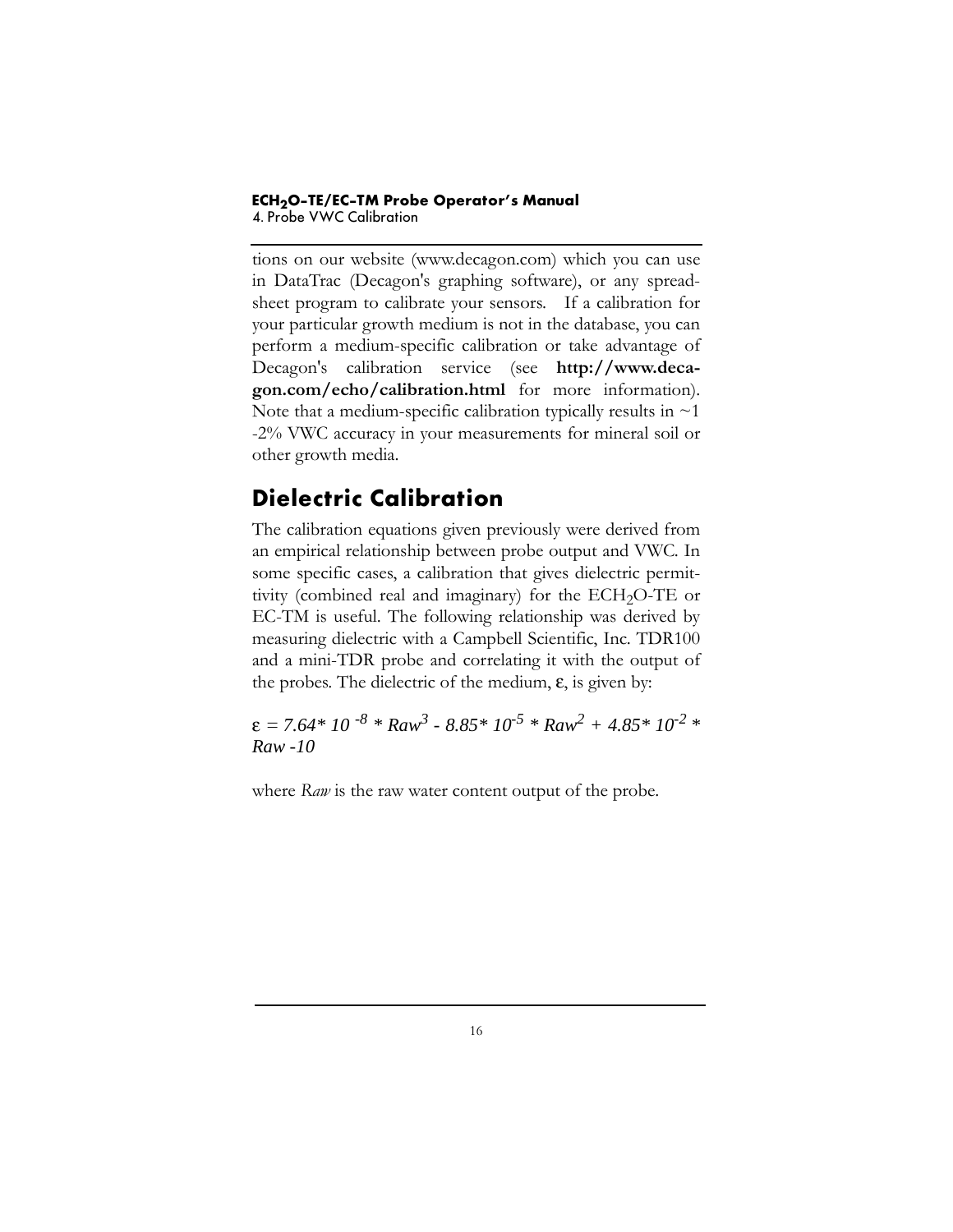# <span id="page-21-0"></span>**5. Measuring EC with the** ECH<sub>2</sub>O-TE

The ECH<sub>2</sub>O-TE uses a gold, four electrode array to measure the bulk EC of the surrounding medium. The bulk EC measurement is calibrated at the factory to be within  $\pm 10\%$  from 0 to 6 dS/m. This range is adequate for most field, greenhouse, and nursery applications. However, some special applications in salt affected soils may require measurements with bulk EC greater than the specified range. The  $ECH<sub>2</sub>O-TE$ will measure bulk EC up to at least 50 dS/m in the Extended EC Range mode. However, the user will need to perform a calibration on each probe in the extended range to ensure accurate measurements.

## **Contamination on the EC Traces**

The EC measurement is very sensitive to the presence of nonconducting contamination on the gold traces, especially at high EC. The most common source of contamination is skin oil from handling the gold traces with bare hands. Figure 3 a and b show the simplified electrical circuit resulting from a finger print on the gold traces in a low EC soil and high EC soil, respectively. It is apparent that in a low EC soil, the effects of contamination are relatively small, because the resistance in the soil dominates the total resistance. However, in a high EC soil, the effects of contamination become very large. This demonstrates the need to keep the traces clean, especially when the probe is to be used in high EC soil. Contamination of the gold traces during handling and shipping prevent the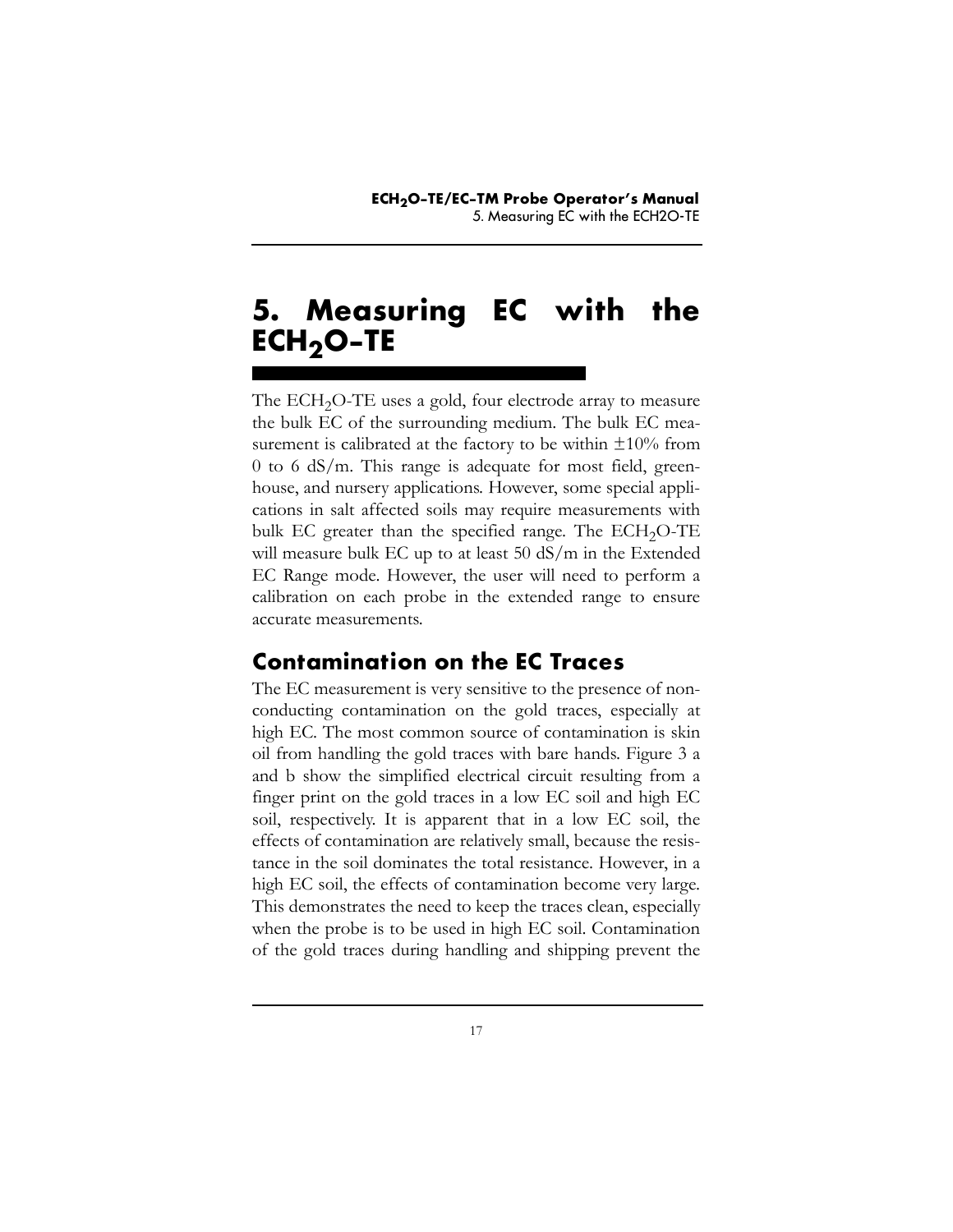#### **ECH2O-TE/EC-TM Probe Operator's Manual** 5. Measuring EC with the ECH2O-TE

factory calibration from being valid past 6 dS/m, although the probes will measure accurately at much higher EC with proper cleaning and calibration by the user.





*Figure 3a: Simplified circuit of contaminated probe in low EC (high resistance) soil. Rtotal=101*Ω*, fingerprint causes 1% error.*

*Figure 3b: Simplified circuit of contaminated probe in high EC* (low resistance) soil. R<sub>to-</sub> *tal=5*Ω*, fingerprint causes 25% error*

## **Cleaning the Probes**

- 1. Wash the gold traces thoroughly with a drop of Dawn or other grease cutting dish soap and warm water. Be sure that the soap doesn't contain skin conditioners or moisturizers.
- 2. Rinse the probe and traces thoroughly with tap water to remove all remnants of soap.
- 3. Dry the gold traces with a clean paper towel. Use a scrubbing motion to dry the traces to be sure any particles have been detached. Be sure that the paper towel does not have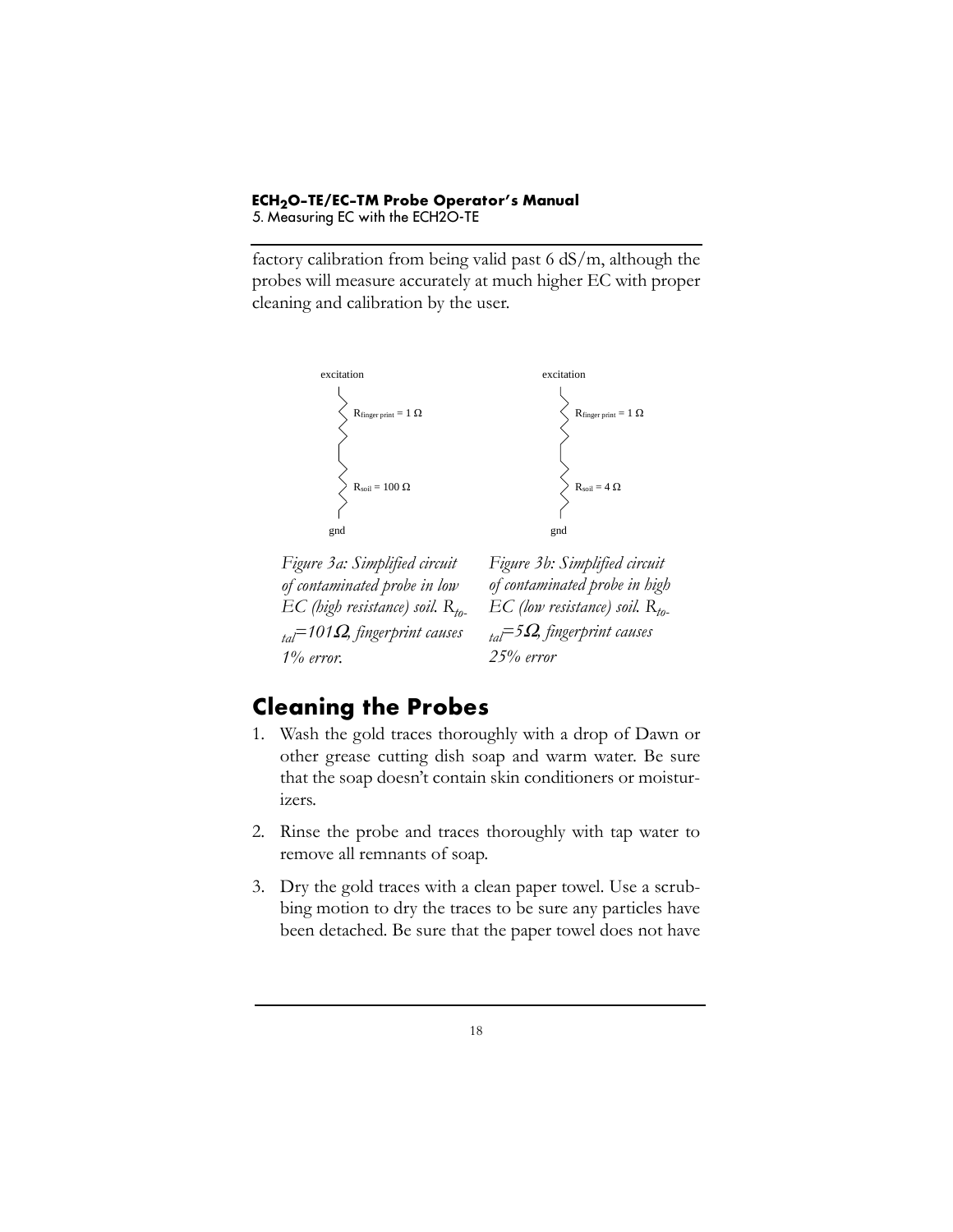any skin conditioners or moisturizers in it, as this will undo all of the cleaning that you have just accomplished.

4. Be sure not to touch the gold traces with an un-gloved hand or to contact them with any source of oil or other non-conducting residue.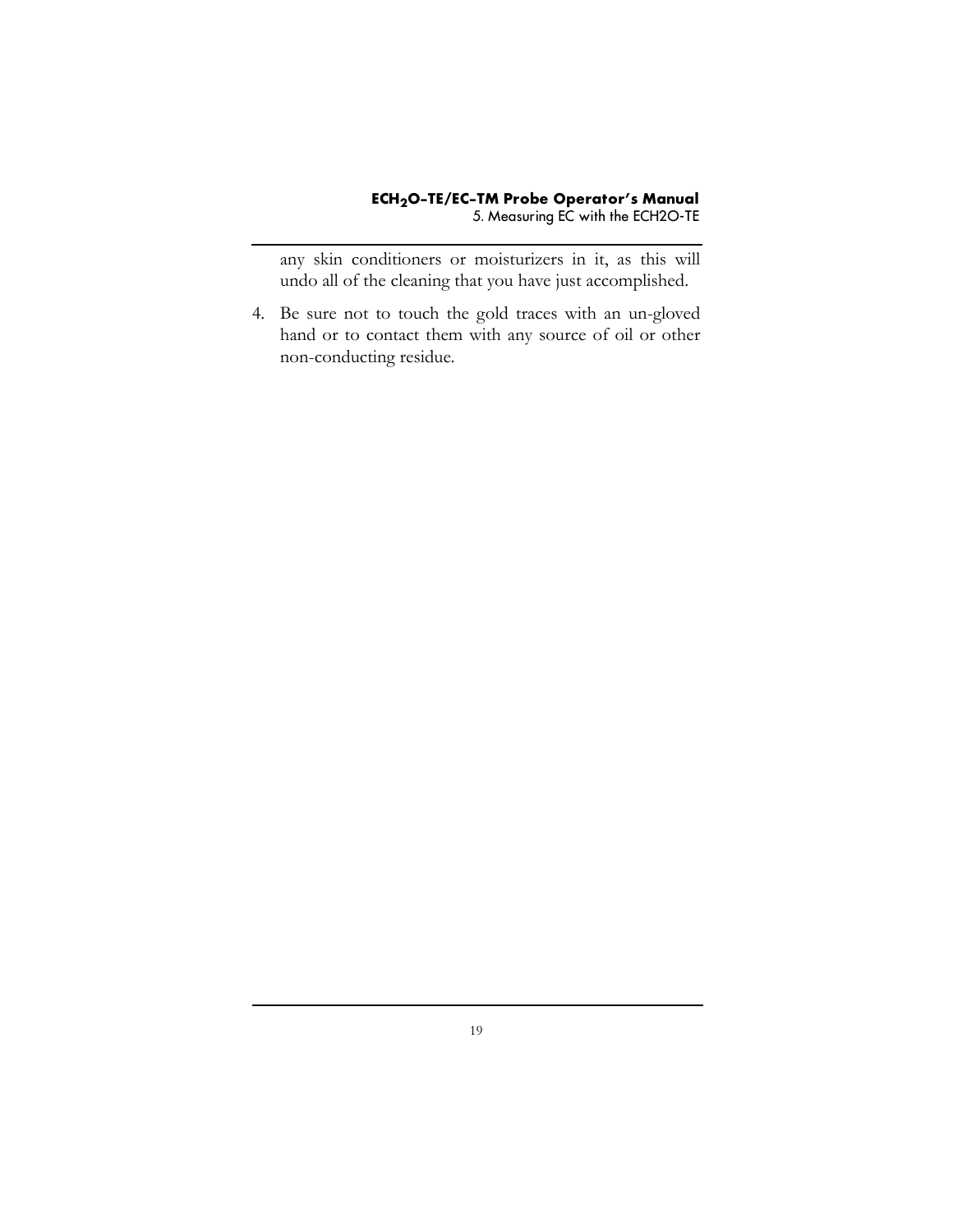# <span id="page-24-0"></span>**6. Converting Bulk EC to Pore EC**

For many applications, it is advantageous to know the electrical conductivity of the solution contained in the soil pores  $(\sigma_{\rm o})$ , which is a good indicator of the solute concentration in the soil. Traditionally,  $\sigma_{p}$  has been obtained by extracting pore water from the soil and measuring  $\sigma_p$  directly. As one would expect, this is a time consuming and labor intensive process.

The  $ECH<sub>2</sub>O-TE$  measures the electrical conductivity of the bulk soil surrounding the probes  $(\sigma_b)$ . A considerable amount of research has been conducted to determine the relationship between  $\sigma_{\rm b}$  and  $\sigma_{\rm p}$ . Recent work by Hilhorst (2000), has taken advantage of the linear relationship between the soil bulk dielectric permittivity  $(\varepsilon_b)$  and  $\sigma_p$  to allow accurate conversion from  $\sigma_b$  to  $\sigma_p$  if the  $\varepsilon_b$  is known. The ECH<sub>2</sub>O-TE measures  $\varepsilon_{\rm b}$  and  $\sigma_{\rm b}$  nearly simultaneously in the same soil volume. It is therefore well suited to this method.

The pore water conductivity can be determined from (see Hilhorst, 2000 for derivation):

(1)

$$
\sigma_{\rm p} = \frac{\varepsilon_{\rm p}^{\prime} \sigma_{\rm b}}{\varepsilon_{\rm b}^{\prime} - \varepsilon_{\sigma_{\rm b} = 0}^{\prime}}
$$

where  $\sigma_p$  is the pore water electrical conductivity (dS/m);  $\varepsilon_p$  is the real portion of the dielectric permittivity of the soil pore water (unitless);  $\sigma_b$  is the bulk electrical conductivity, (dS/m),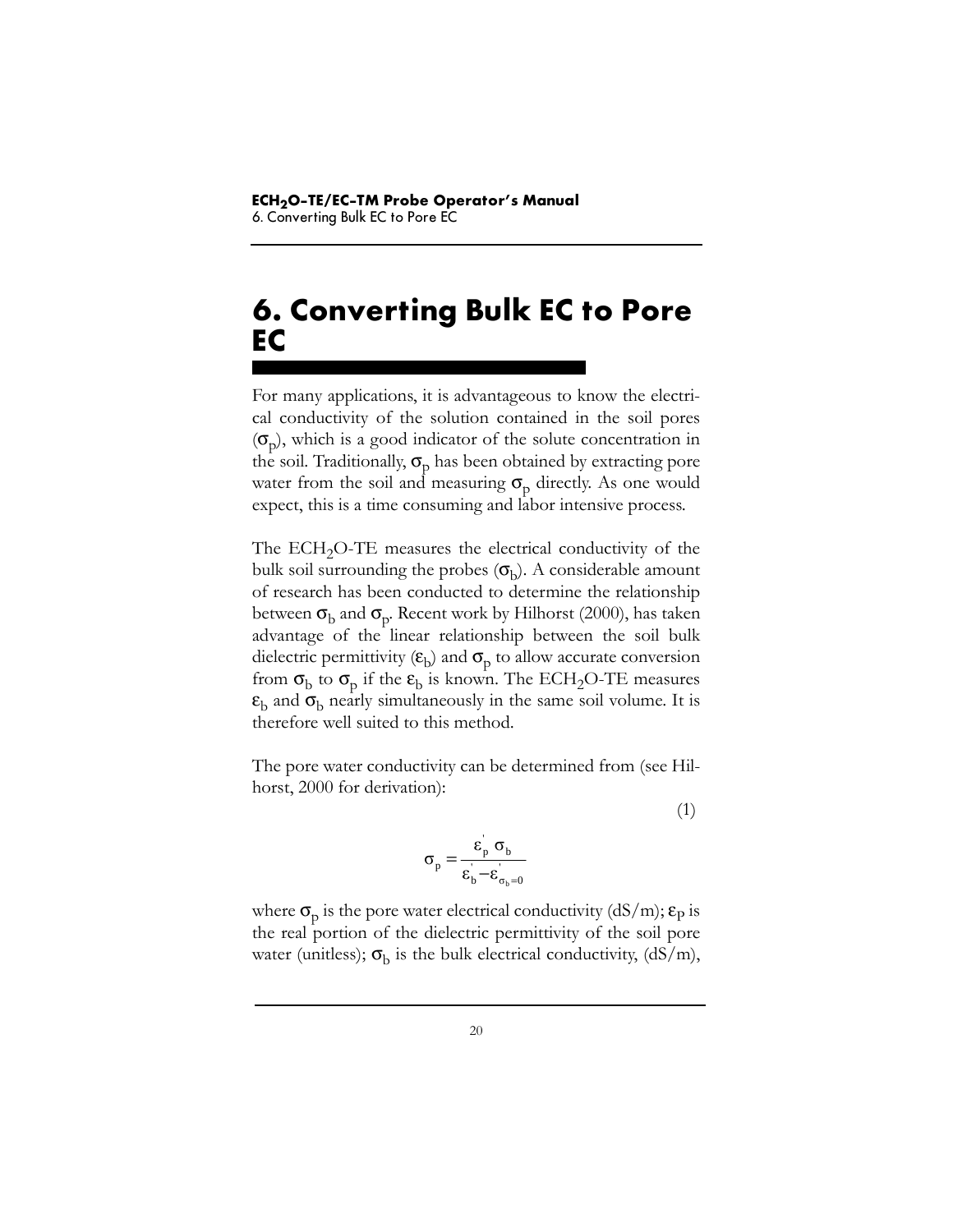which is measured directly by the ECH<sub>2</sub>O-TE;  $\varepsilon_b$  is the real portion of the dielectric permittivity of the bulk soil (unitless); is the real portion of the dielectric permittivity of dry soil (unitless).

 $\varepsilon_p$  can be calculated from soil temperature using:

$$
\mathcal{E}_p = 80.3 - 0.37 * (T_{soil} - 20)
$$
 (2)

where  $T_{soli}$  is the soil temperature (C) measured by the  $ECH<sub>2</sub>O-TE$ .

 $\varepsilon_h$  is also measured by the ECH<sub>2</sub>O-TE. Raw VWC counts can be converted to bulk dielectric by the ECH<sub>2</sub>O-TE dielectric calibration:

$$
\mathcal{E}_b = 7.64 * 10^{-8} * Raw^3 - 8.85 * 10^{-5} * Raw^2 + 4.85 * 10^{-2} *
$$
  
\n*Raw - 10* (3)

Finally,  $\epsilon_{\sigma b} = 0$  is an offset term loosely representing the dielectric permittivity of the dry soil. Hilhorst (2000) recommended that  $\epsilon_{\sigma b} = 0 = 4.1$  be used as a generic offset. However, our research in several agricultural soils, organic, and inorganic growth media indicates that  $\varepsilon_{\text{cib}} = 0 = 6$  results in more accurate determinations of  $\sigma_{p}$ . Hilhorst (2000) offers a simple and easy method for determining for individual soil types, which will improve the accuracy of the calculation of  $\sigma_p$ in most cases.

Our testing indicates that the above method for calculating  $\sigma_p$ results in good accuracy  $(\pm 20\%)$  in moist soils and other growth media. In dry soils where VWC is less than about 0.10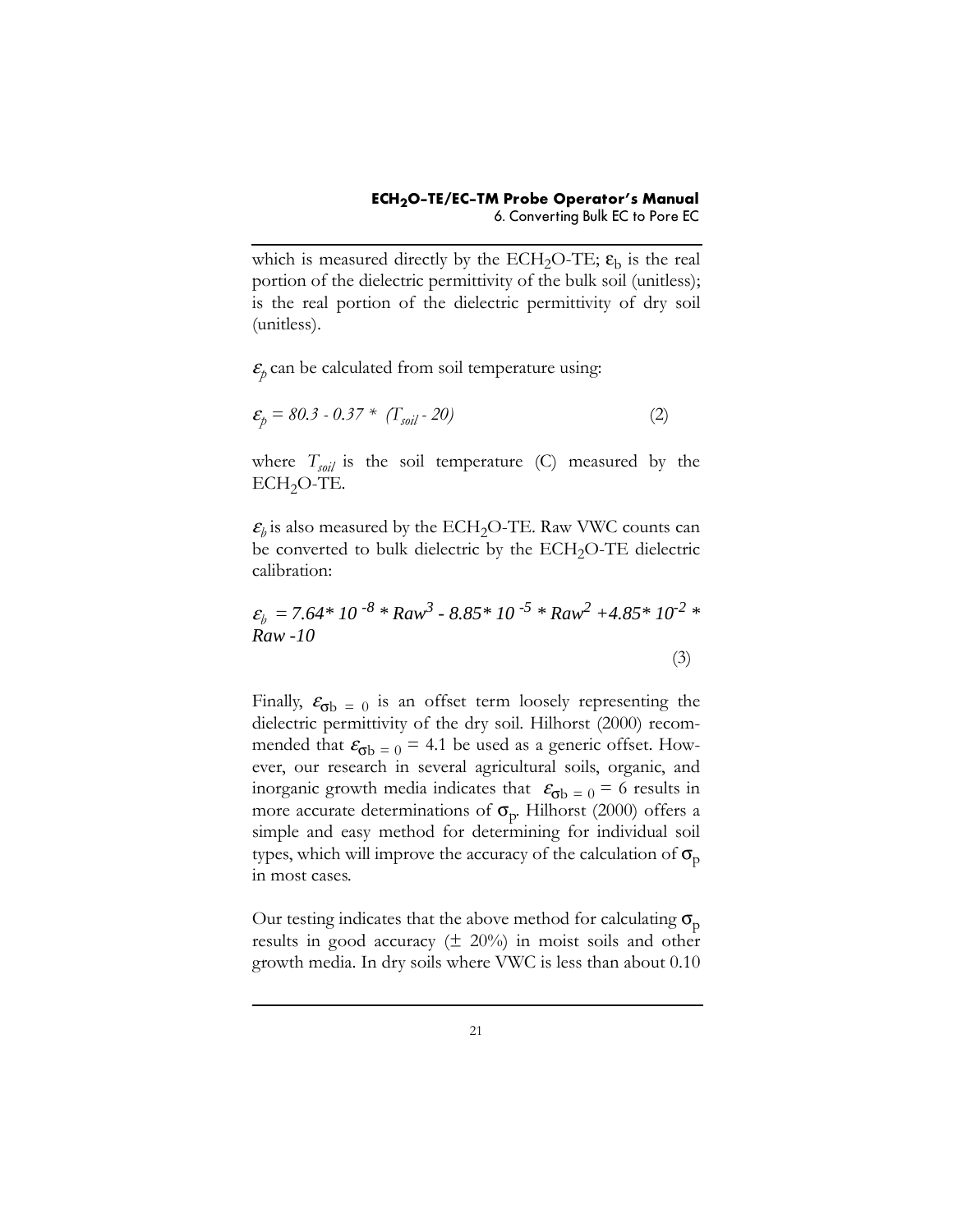#### **ECH2O-TE/EC-TM Probe Operator's Manual** 6. Converting Bulk EC to Pore EC

 $m^3/m^3$ , the denominator of equation 1 becomes very small, leading to large potential errors. We recommend that  $\sigma_p$  not be calculated in soils with VWC <  $0.10 \text{ m}^3/\text{m}^3$  using this method.

### **Pore Water vs. Solution Electrical Conductivity**

As noted in the previous section, pore water electrical conductivity can be calculated from bulk EC using the probe-measured dielectric permittivity of the medium. However, pore water EC is not the same as solution EC. Pore water EC is the electrical conductivity of the water in the pore space of the soil. One could measure this directly if the soil was squeezed under high pressure to force water out of the soil matrix and that water was collected and tested for EC. Solution EC is the electrical conductivity of pore water removed from a saturated paste. In this case, the soil is wetted with distilled water until the soil saturates, then it is placed on filter paper in a vacuum funnel and suction is applied. An electrical conductivity measurement on the water removed from the sample will give the solution electrical conductivity. Theoretically, the two are related by the bulk density. An example calculation will illustrate this relationship: A soil is at 0.1  $\text{m}^3/\text{m}^3$  VWC, has a pore water EC of 0.7 dS/m, and a bulk density of 1.5  $Mg/m<sup>3</sup>$ . We can calculate the solution EC as follows.

$$
\phi = 1 - \frac{\rho_b}{\rho_s} = 1 - \frac{1.5}{2.65} = 0.43
$$
  
Solution EC =  $\frac{\sigma_p \theta + \sigma_d (\phi - \theta)}{\phi} = \frac{0.7(0.1) + 0}{0.43} = 0.162 \text{ dS/m}$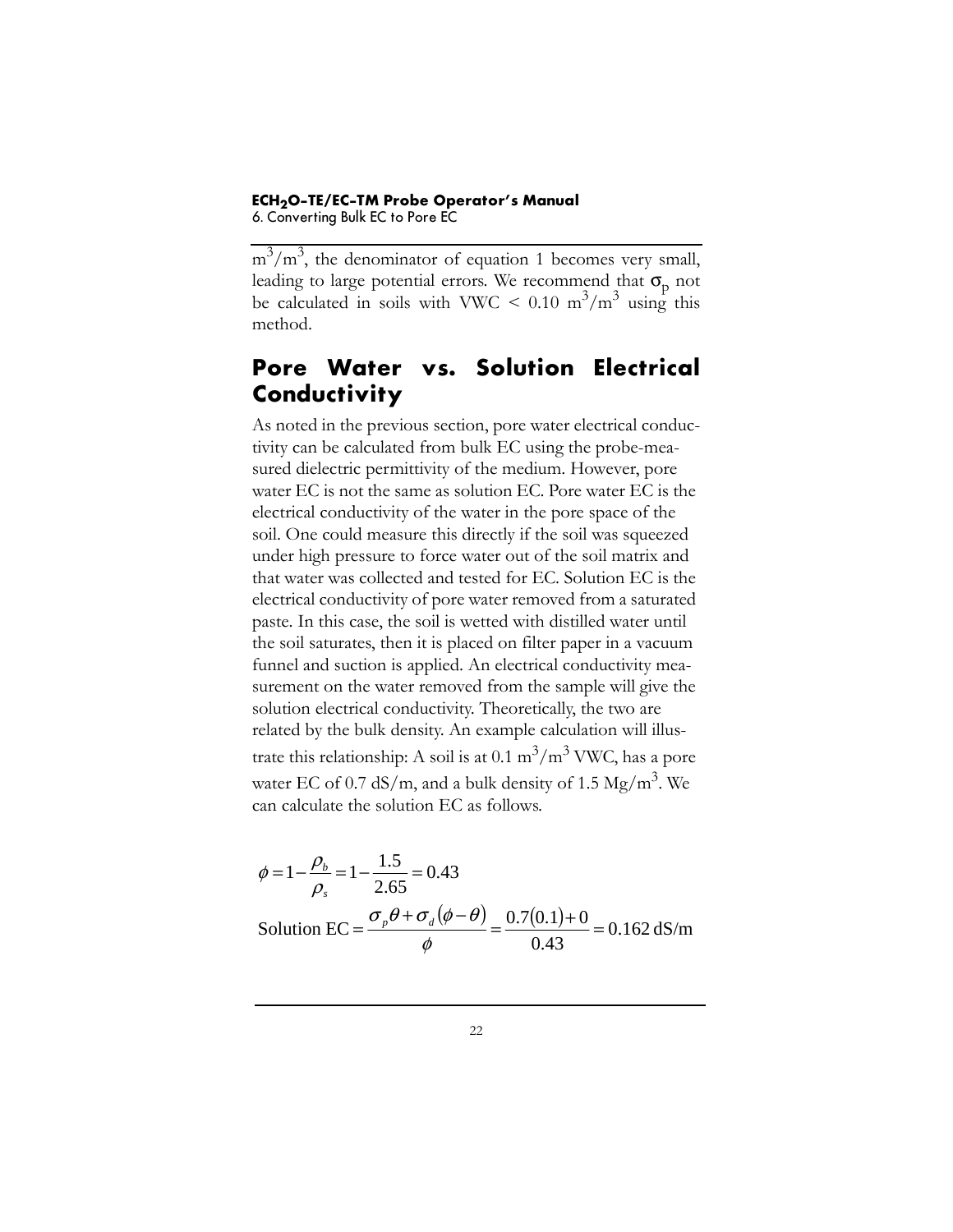In this example,  $\varnothing$  is the porosity,  $\rho_b$  is bulk density,  $\rho_s$  is density of the minerals (assumed to be 2.65 Mg/m<sup>3</sup>), subscript *d* is distilled water, and  $\theta$  is volumetric water content. We assume that the EC of the distilled water is 0 dS/m. In practice, solution EC calculated from this method and solution EC taken from a laboratory soil test may not agree well because wetting soil to a saturated paste is very imprecise.

### **Converting Bulk EC to Pore EC using ECH<sub>2</sub>O DataTrac and ECH<sub>2</sub>O Utility**

Both the ECH<sub>2</sub>O DataTrac and ECH<sub>2</sub>O Utility programs will display electrical conductivity measurements from the  $ECH<sub>2</sub>O-TE$  as either bulk or pore water EC. The  $ECH<sub>2</sub>O-$ TE measures bulk EC directly, and the conversion described in the previous section is used to calculate pore water EC. In ECH<sub>2</sub>O DataTrac, you can choose which EC unit to display under **Setup > DataTrac Preferences** (See DataTrac user manual for more information). In the ECH<sub>2</sub>O Utility program, you can choose which EC unit to display under **Edit > Preferences**. If the volumetric water content of the soil is less than  $0.10 \text{ m}^3/\text{m}^3$ , then the software will not perform the conversion to solution EC, and then no data will be displayed if solution EC is chosen in the preferences. Bulk EC will be displayed regardless of volumetric water content.

#### **Reference:**

Hilhorst, M.A. 2000. A pore water conductivity sensor. Soil Sci. Soc. Am. J. 64: 1922-1925.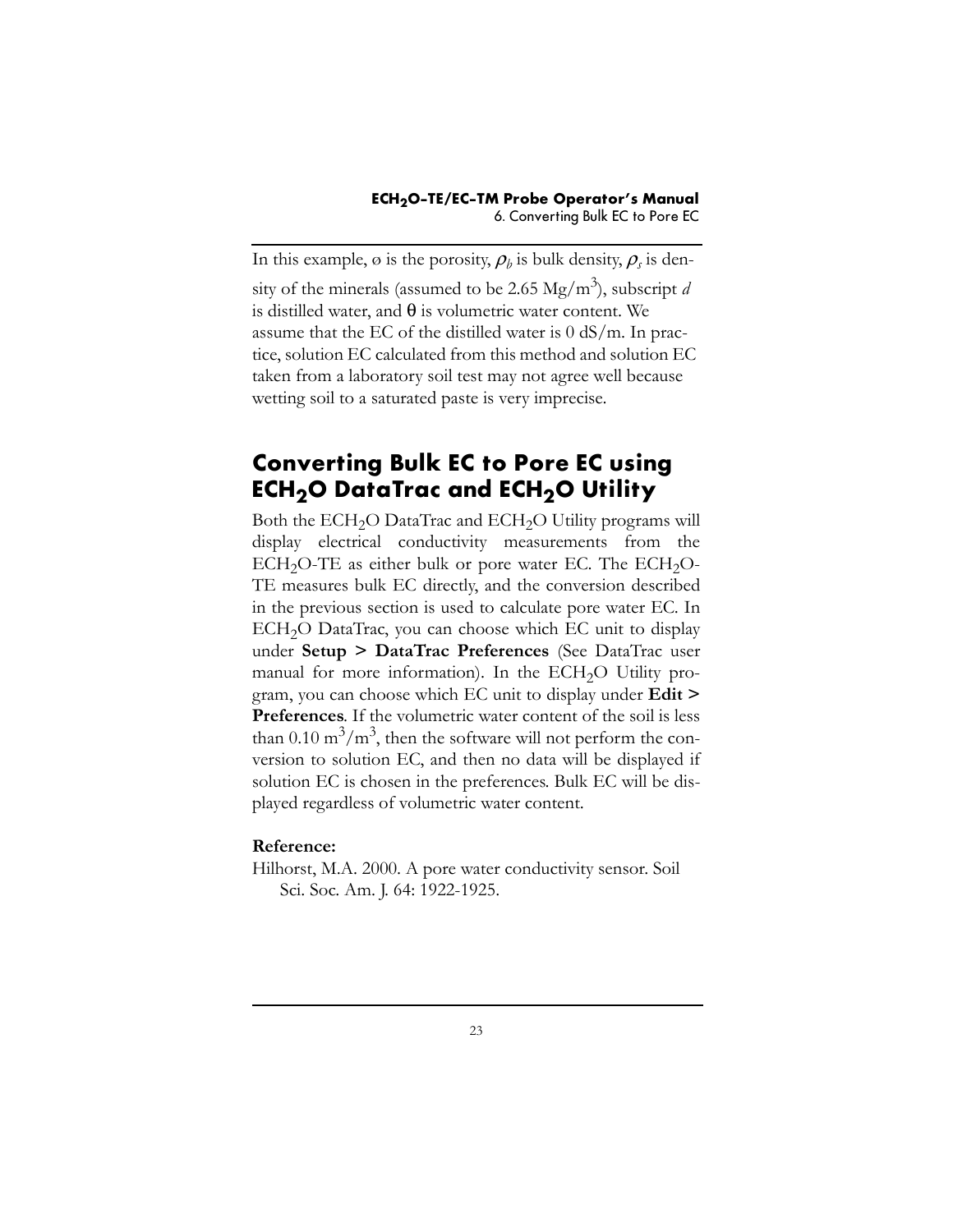# **7. Data Collection & Analysis**

When using the  $ECH<sub>2</sub>O-TE$  or  $EC-TM$  with  $Em50$  loggers, data are typically downloaded using the ECH<sub>2</sub>O DataTrac or  $ECH<sub>2</sub>O$  Utility programs. Following is a description of these programs. When using the probes with other loggers, (e.g. Campbell Scientific) please refer to Appendix A for information on programming.

# **Using ECH2O DataTrac**

ECH<sub>2</sub>O DataTrac is designed for collecting and interpreting data from  $ECH<sub>2</sub>O$  dataloggers and probes. For information on how to configure a probe and download data using DataTrac, please see the DataTrac user's manual.

# **Using ECH<sub>2</sub>O Utility**

 $ECH<sub>2</sub>O$  Utility is the free software that comes with all  $Em50$ and Em5b loggers. It enables you to program and configure your loggers as well as download data in a format that can be used in a spreadsheet program for analysis. To use the  $ECH<sub>2</sub>O$  probes with  $ECH<sub>2</sub>O$  Utility, you must first configure your Em50 to read each probe.

- 1. Make sure the probe you will use is properly connected to an Em50, and that the Em50 is connected to your computer.
- 2. Open ECH<sub>2</sub>O Utility. Select the appropriate COM port and click Connect.
- 3. In the "Measurement" window, click on the drop down menu by the port to which your TE is connected, and select  $ECH<sub>2</sub>O-TE$  Moisture/Temp/EC if using the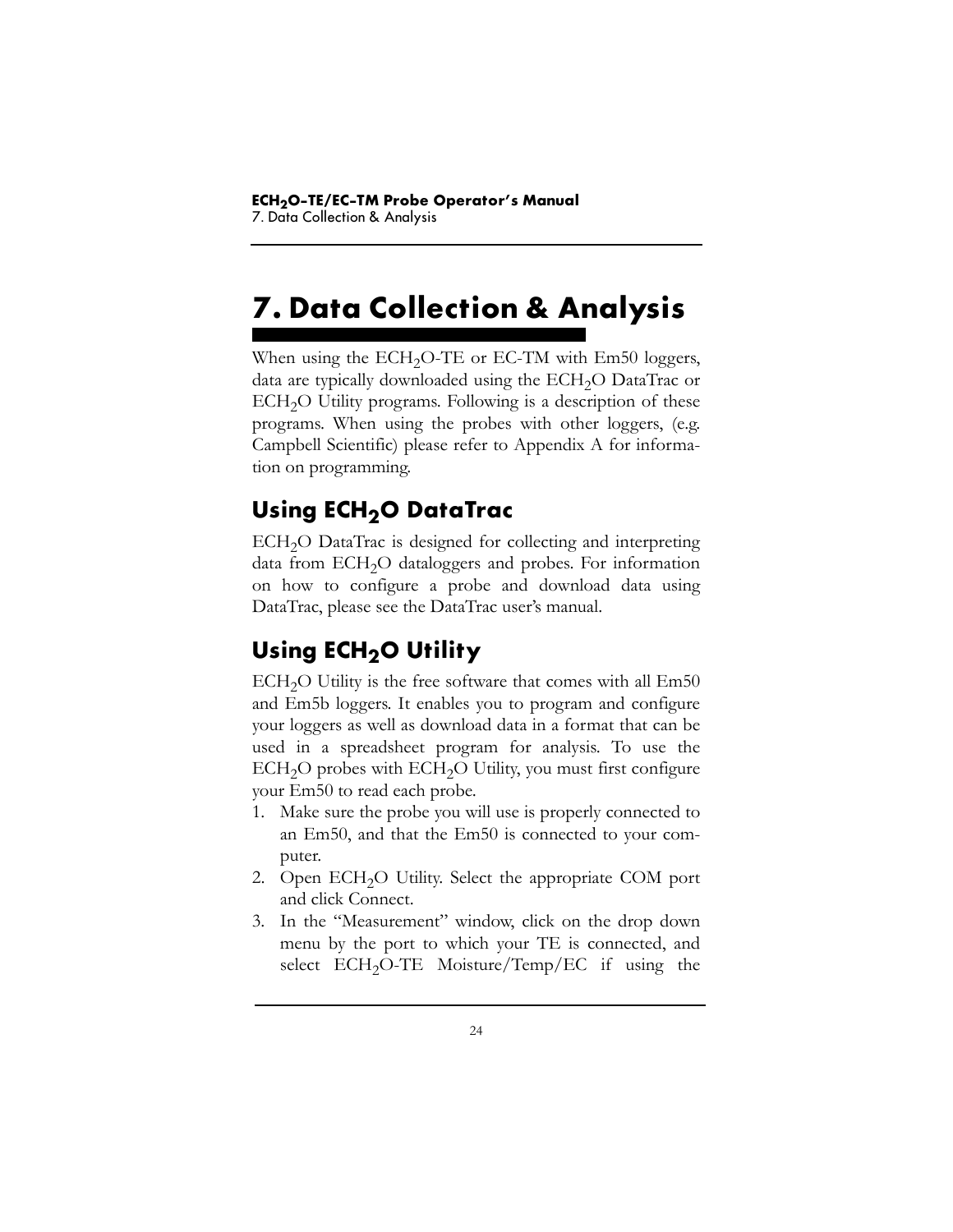ECH<sub>2</sub>O-TE, or EC-TM Moisture/Temperature if using the EC-TM. If the bulk EC of your soil is likely to exceed  $10 \text{ dS/m}$ , then you should choose ECH<sub>2</sub>O-TE Extended EC Range (available with Em50 firmware version 1.12 or greater).

- 4. Be sure to select an appropriate measurement interval.
- 5. Click "Apply" to save your settings.

Next you need to set your preferences for how ECH<sub>2</sub>O Utility performs its data conversion. To do this, select **Edit > Preferences**. Then configure the preferences for the units in which you wish  $ECH<sub>2</sub>O$  Utility to display the  $ECH<sub>2</sub>O-TE$  Water Content, Temperature, and Electrical Conductivity data.

#### <span id="page-29-0"></span>Downloading Data using ECH<sub>2</sub>O Utility

After collecting data, you download data from the Em50 using ECH<sub>2</sub>O Utility.

- 1. Make sure that the Em50 is properly connected to your computer.
- 2. Open  $ECH<sub>2</sub>O$  Utility. Select the appropriate COM port and click Connect.
- 3. Click on the download Icon.
- 4. Select your preferred data file format (see below).

#### Data Conversion

 $ECH<sub>2</sub>O$  Utility has the ability to convert data saved on the Em50 into several formats described below.

#### Using the "Scan" function in DataTrac and ECH<sub>2</sub>O Utility

You can take an instantaneous probe reading using the "Scan" feature in DataTrac and  $ECH<sub>2</sub>O$  Utility by simply clicking scan on the main screen. Do not scan more than every 5 seconds or the ECH<sub>2</sub>O-TE/EC-TM processor will not have rest and will give only " \*\*\* " on the screen.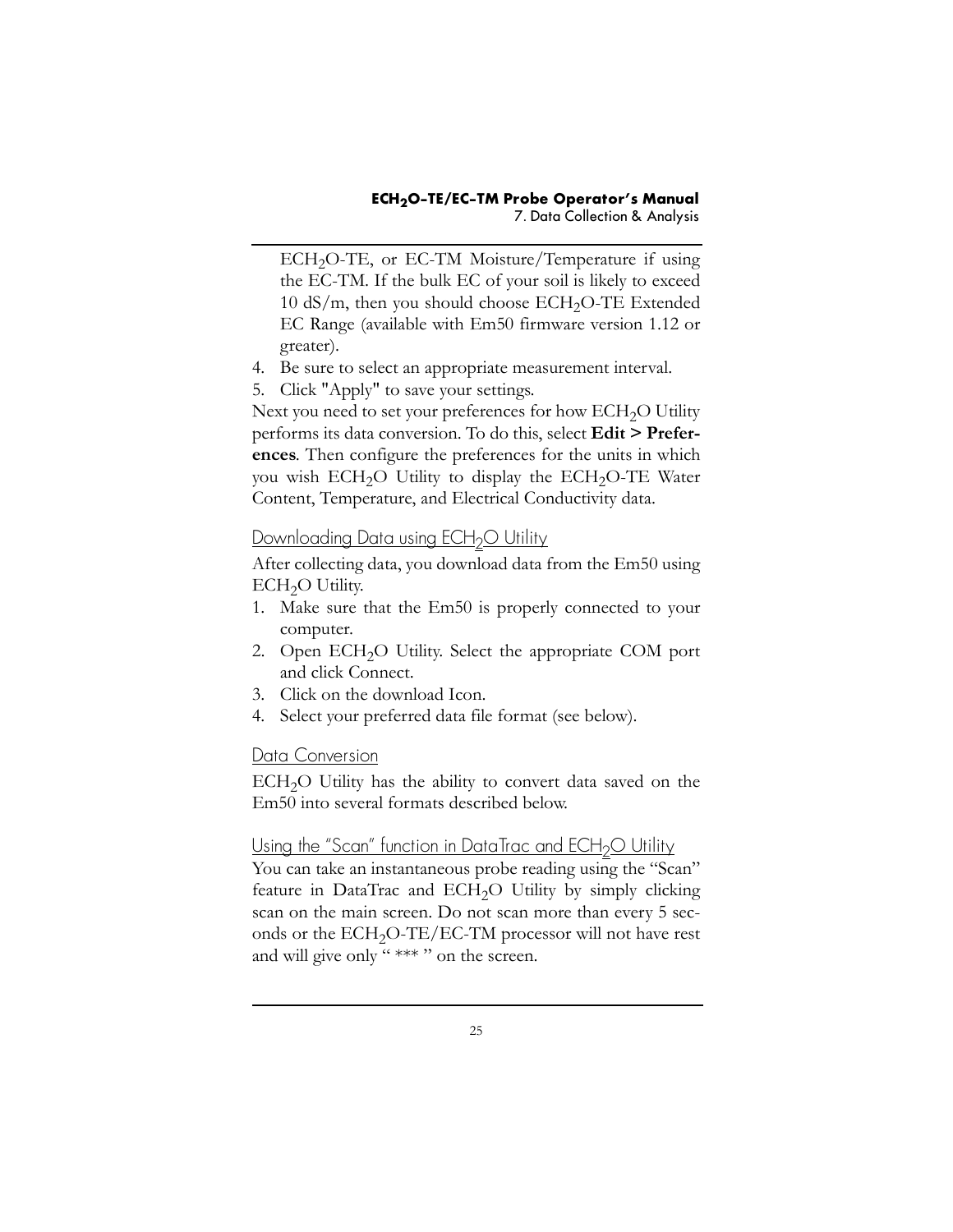7. Data Collection & Analysis

*Processed Data File* (Processed Excel File or Tab-Delimited Text File)

Choosing a processed file type will take the raw data from the Em50, process it, and format it into a MS Excel file or tabdelimited text file. Three data columns are output for each ECH<sub>2</sub>O-TE sensor, and two for the EC-TM. The first column contains the volumetric water content data, and the second contains the temperature data. For the TE probe, the third column contains the electrical conductivity data. The data have units corresponding to the settings chosen in Preferences. The default (mineral) calibration is used to calculate volumetric water content from the raw output of probes.

#### *Raw Data Excel File*

This file type will take the raw data from the Em50 and format it into a MS Excel file. Three data columns are output for each  $ECH<sub>2</sub>O-TE$  sensor, and two for the EC-TM. The first column contains the raw volumetric water content data, and the second contains the raw temperature data. For the TE probe, the third column contains the raw electrical conductivity data. The data in this raw file format have not been processed into volumetric water content, temperature, and electrical conductivity. This format allows the user to conveniently apply a custom calibration.

The standard mineral soil, potting soil, and rock wool volumetric water content calibrations can be found in Chapter 4 of this manual: Probe VWC Calibration. A soil specific calibration can also be applied here. For information on developing soil specific calibrations, visit **http://www.decagon.com/ echo/calibration.html.**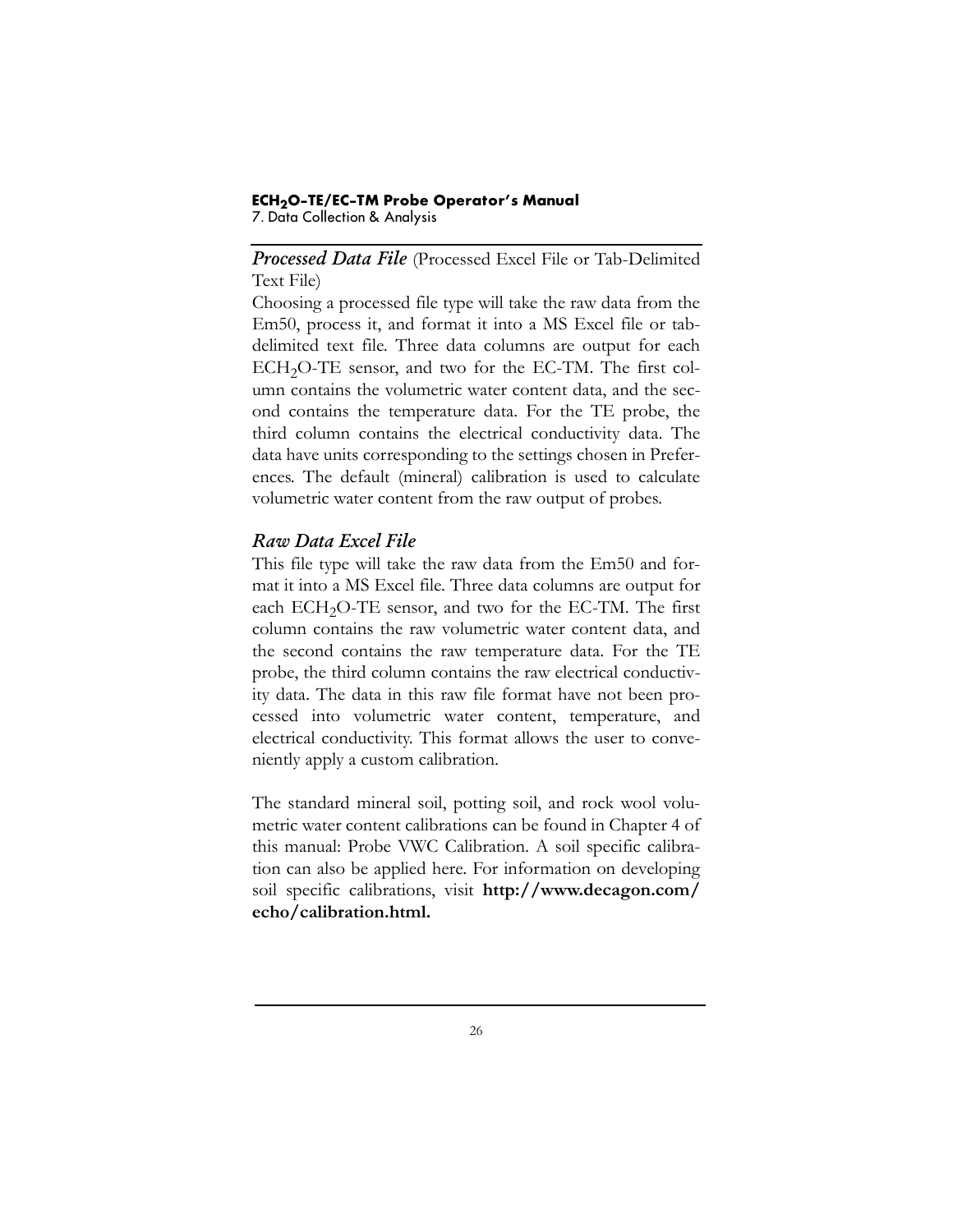For the ECH<sub>2</sub>O-TE, the raw electrical conductivity data are the temperature corrected soil bulk electrical conductivity in mS/m. To convert to more standard units of dS/m, divide by 100. If you are using the  $ECH<sub>2</sub>O-TE$  Extended Range mode, divide by 10 to convert EC values to dS/m. See Chapter 6: Converting Bulk EC to Pore EC for information on converting the bulk EC values to pore EC values.

The raw temperature data can be converted to temperature in degrees C by dividing by 10 and subtracting 40.

#### *DataTrac File*

When the DataTrac file format (.dxd) is downloaded, a single 10 digit number is downloaded for each sensor. The .dxd format is easily imported into Decagon's convenient DataTrac graphing software. It also has the advantage that it can be converted with ECH<sub>2</sub>O Utility to the other file formats listed above. See the manual for your Em50 datalogger for details on how to do this.

## <span id="page-31-0"></span>ECH<sub>2</sub>O-TE/EC-TM Excitation & Com**munication**

The  $ECH<sub>2</sub>O-TE/EC-TM$  connects through a 3-wire cable with a stereo connector. The three connections are Excitation, Ground, and Serial Out. The connector tip (white wire) is Excitation, the connector base (shield) is ground, and the intermediate ring (red wire) is Serial Out voltage.

The ECH<sub>2</sub>O-TE can be excited by any voltage 3.6 and 15 V. It also features reverse-polarity protection; however, *care should be taken not to hook it up backwards!*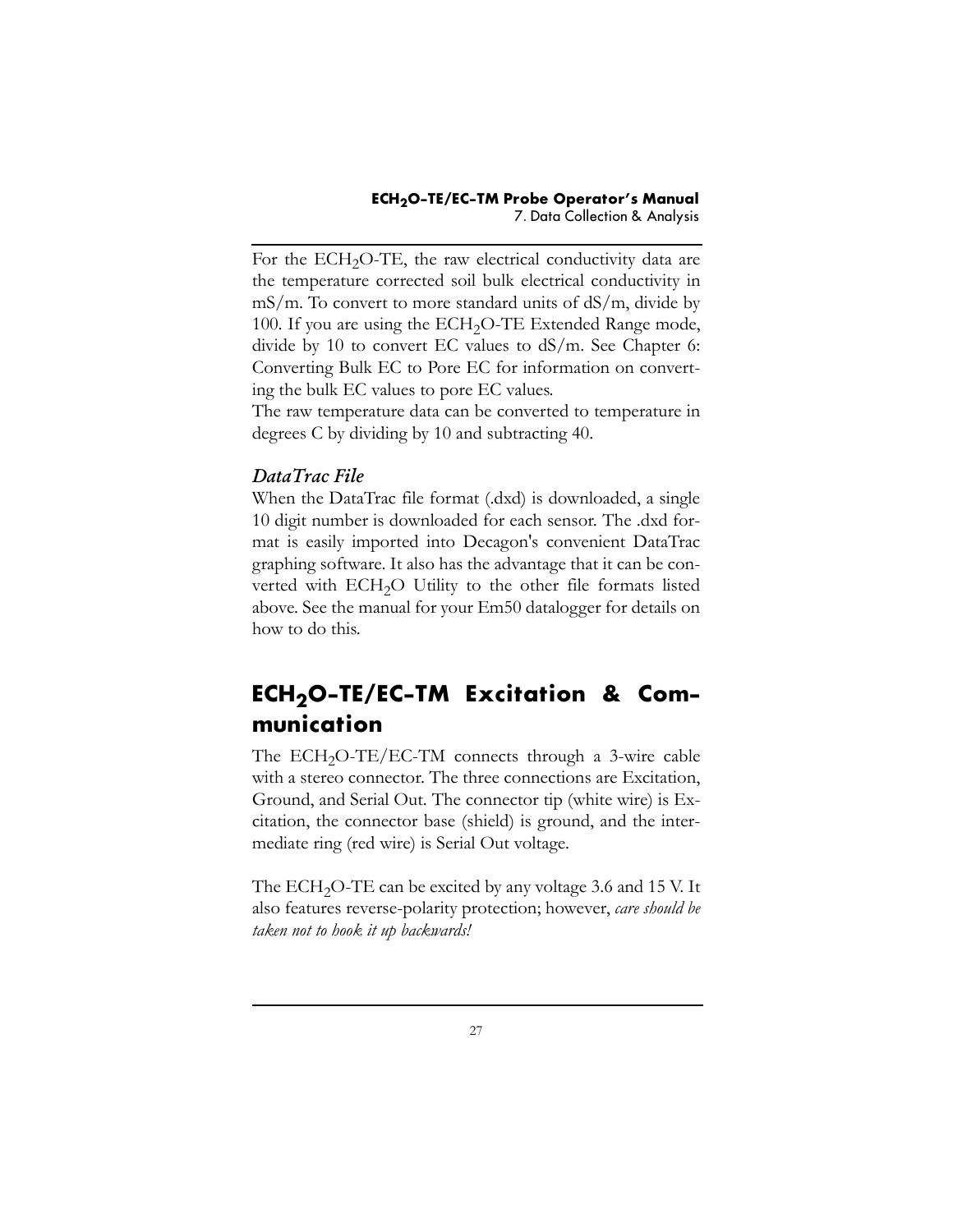7. Data Collection & Analysis

The serial out is 1200 baud asynchronous CMOS with 3.6 volt levels. Each data byte consists of a start bit (low), 8 data bits (least significant bit first), and a stop bit (high). The first byte is transmitted 50 ms after excitation. Three numbers are transmitted; the dielectric output, the electrical conductivity output, and the temperature output. (The electrical conductivity output of the TM is always 0.) Power must be removed and reapplied for it to read and transmit again.

The first number is the dielectric output. It is related to water content by the user through calibration. The second number is electrical conductivity in mS/m. (The electrical conductivity output of the TM is always 0.) Divide this number by 100 to get dS/m. This value is already temperature corrected within the TE probe. The final number is  $10*T + 400$ , where T is the Celsius temperature. To convert it to temperature, subtract 400 and divide by 10.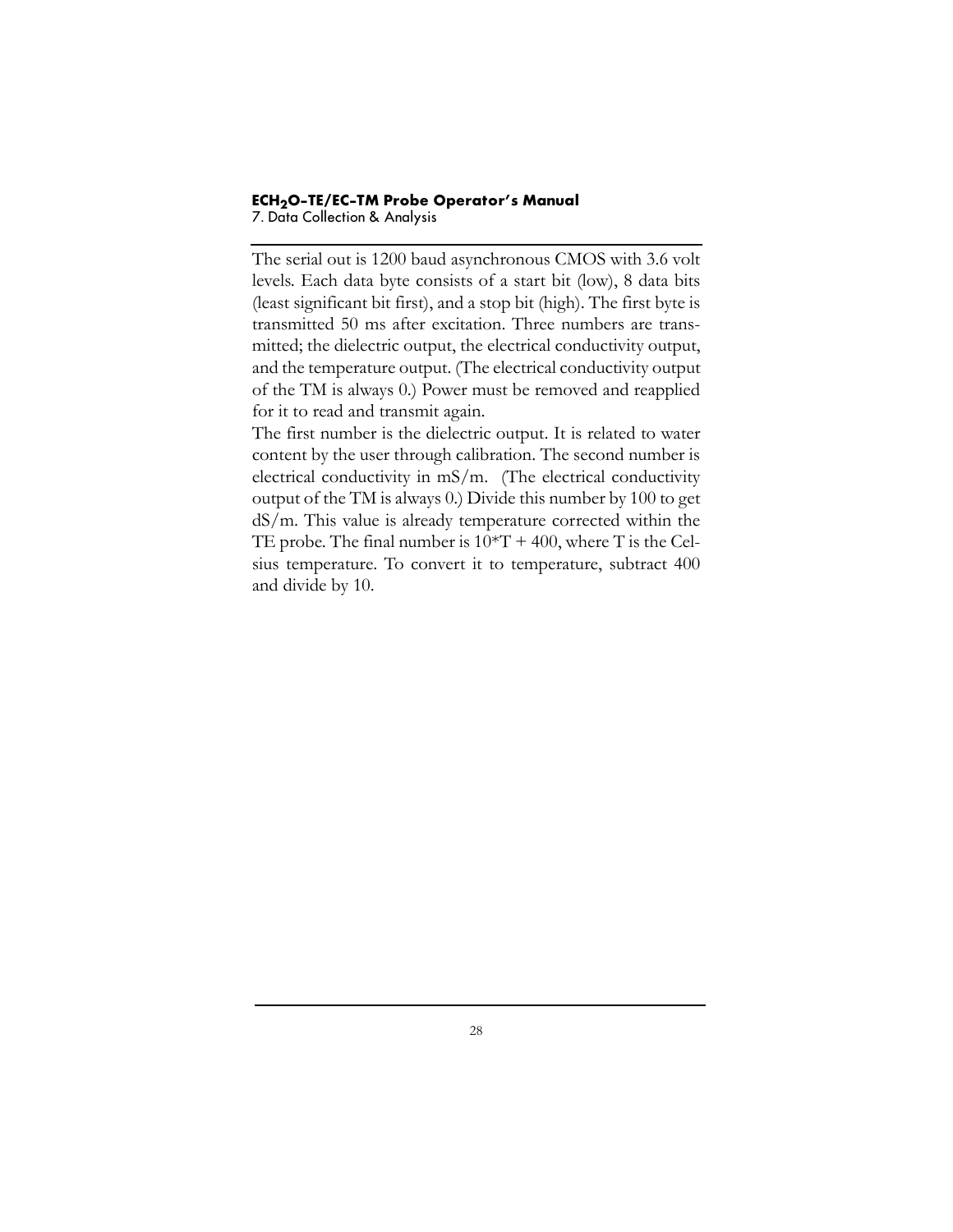# **Appendix A: Using the Probes with CSI Dataloggers**

This appendix presents example programs for CSI dataloggers with the hope that the user will be able to take the basic components and apply them to other datalogger types. More sample programs for are available from the Decagon website, and can be found at **http://www.decagon.com/instruments/ agdownload.html**.

## <span id="page-33-0"></span>**Using with the Campbell Scientific CR10X**

Because the probes use digital rather than analog communication, they require special considerations when connecting to a Campbell Scientific datalogger.

#### **Explanation**

To obtain a reading from the ECH<sub>2</sub>O-TE or EC-TM, the datalogger supplies a 0.5 second pulse at 12 V to the probe excitation (white wire). The  $ECH<sub>2</sub>O-TE$  outputs the data after 80 ms, but the TE is kept on to ensure complete data reception. After the probe has been read, there also must be a delay between excitations to allow the probe to return to its quiescent state (we used 5 seconds which is a minimum)\*.

\* Note: There must be at least a 5 second delay between ECH<sub>2</sub>O-TE/EC-TM excitations. This will allow the processor to fully rest.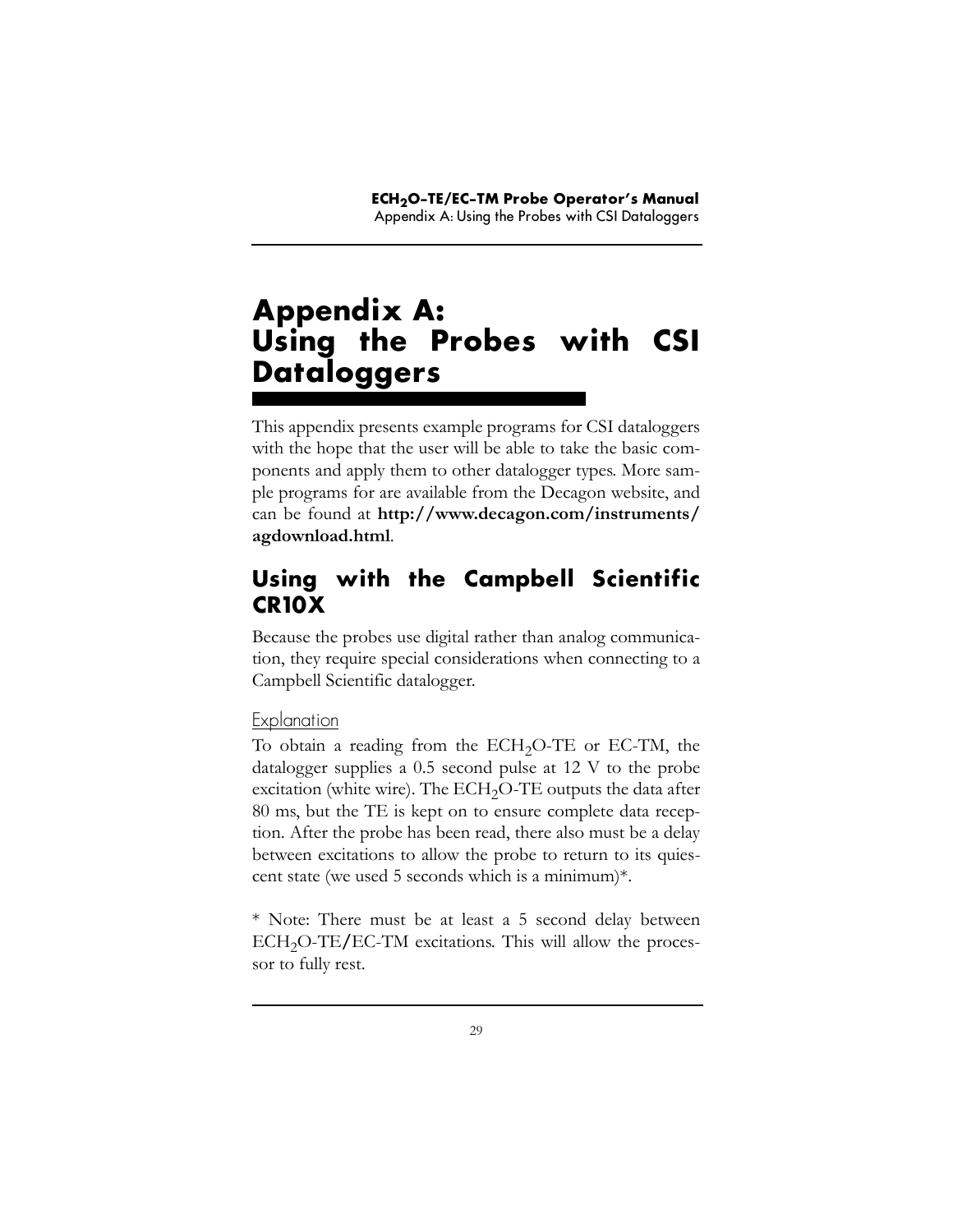#### **ECH2O-TE/EC-TM Probe Operator's Manual** Appendix A: Using the Probes with CSI Dataloggers

All probe excitations can be wired into one Switched 12 V port. The probe will output (red wire) a 0 to 3.6 V ASCII TTL signal at 1200 baud that will give three numeric values separated by a space and a character. Using the P15 command (see program example), these three values will automatically be read into three successive input locations on the datalogger. Once they have been collected, they must be moved to another input location or into final storage if you would like them to be saved (not done in the program).

The probes each have a three-wire interface which comes in two varieties: a 3-conductor 3.5 mm stereo plug and a blunt cable with three bare wires. If you have the 3.5 mm stereo plug, you need to either cut off the plug and strip the wires or purchase a probe adapter pigtail from Decagon. The plug is wired with the tip as excitation, ring (middle conductor) as output, and the sleeve (bottom conductor) as ground.

The probes must be wired with the all white (excitation) wires connected to the Switched (SW) 12 V excitation, red wires connected to individual control ports starting at C4, bare wires connected to ground, and a jumper wire from C3.6 to SW 12V Ctrl port.

To convert raw data to values of water content, EC, and temperature, refer to chapters 4 and 5. Please note that although the TM will output three parameters, the EC will always be 0.

```
Sample Program for the CR10X
```
;Program: ECHO TE/EC-TM-CR10X Measurement.csi

;{CR10X}

;This program is an example of how to hook up ECHO-TE/EC-TM probes to ;the CR10X datalogger. This was written to leave Control Ports 1 and ;2(C1 & C2) free for other control purposes. C3 is wired to the Con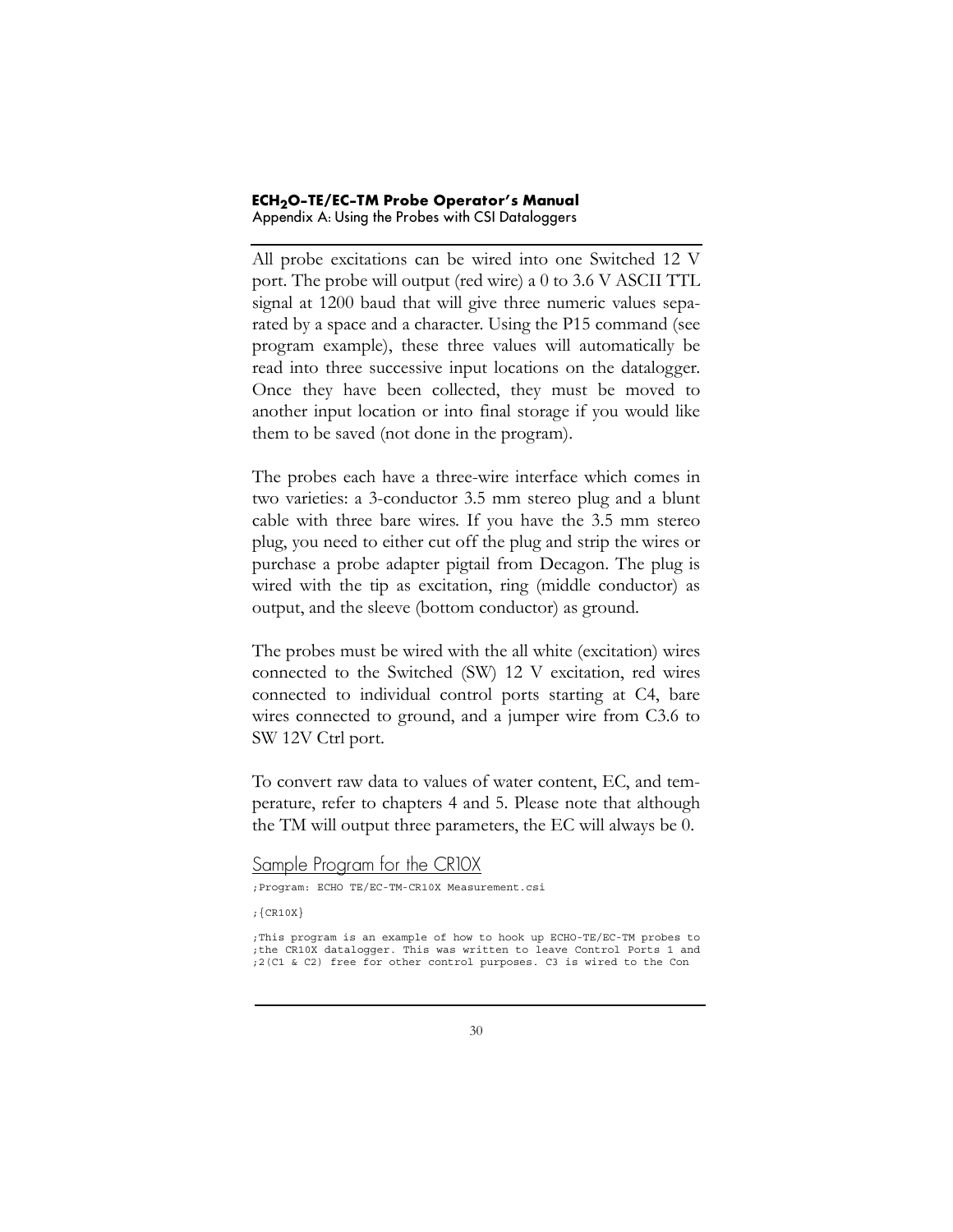#### **ECH2O-TE/EC-TM Probe Operator's Manual** Appendix A: Using the Probes with CSI Dataloggers

;trol port of the Switched 12 V and there were five probes in all that ;were being measured. It is expected that you will modify this pro ;gram to your individual needs. However, you should consider the timing of this program to be the minimum timing possible to get good ;probe readings. ;Wiring: ; All white wires (5 in this example) wired to SW 12V Channel on 10X Individual red wires for Probe 1 to 5 in C4 to C8 ; Bare wires to ground ; Jumper wire from SW 12 V Ctrl to C3 \*Table 1 Program 01: 30 Execution Interval (seconds) 1: Do (P86) Set Port 3 High ; Excites probes with 12 V using SW 12V 2: Port Serial I/O (P15) 1: 1 Reps 2: 0 8-Bit, TTL ASCII, 1200 Baud 3: 0 TX after CTS<br>4: 40 C4 TX/RX, No C4 TX/RX, No RTS/DTR  $(OS>1.14)$ ; Read probe w/ Control Port 4<br>5: 1 Start Loc for ! 5: 1 Start Loc for TX [ P1\_VWC\_Ra ]<br>6: 0 Number of Locs to TX 6: 0 Number of Locs to TX<br>7: 256 Termination Character 7: 256 Termination Character for RX<br>8: 50 Max Characters to RX Max Characters to RX 9: 50 Time Out for CTS (TX) and/or RX (0.01 sec units) 10: 1 Start Loc for RX [ P1\_VWC\_Ra ] Mult for RX 12: 0 Offset for RX ; REPEAT PROCESS 3: Do (P86) 1: 53 Set Port 3 Low ; Turn excitation to probes off 4: Excitation with Delay (P22) ; Wait 0.5 sec to stabilize Ex Channel 2: 0 Delay W/Ex (0.01 sec units)<br>3: 50 Delay After Ex (0.01 sec un Delay After Ex (0.01 sec units) 4: 0 mV Excitation 5: Do (P86) 1: 43 Set Port 3 High 6: Port Serial I/O (P15) 1: 1 Reps<br>2: 0 8-Bit 2: 0 8-Bit, TTL ASCII, 1200 Baud 3: 0 TX after CTS 4: 50 C5 TX/RX, No RTS/DTR (OS>1.14)<br>5: 1 Start Loc for TX [ P1\_VWC\_Ra ] Start Loc for TX [ P1 VWC Ra ] 6: 0 Number of Locs to TX 7: 256 Termination Character for RX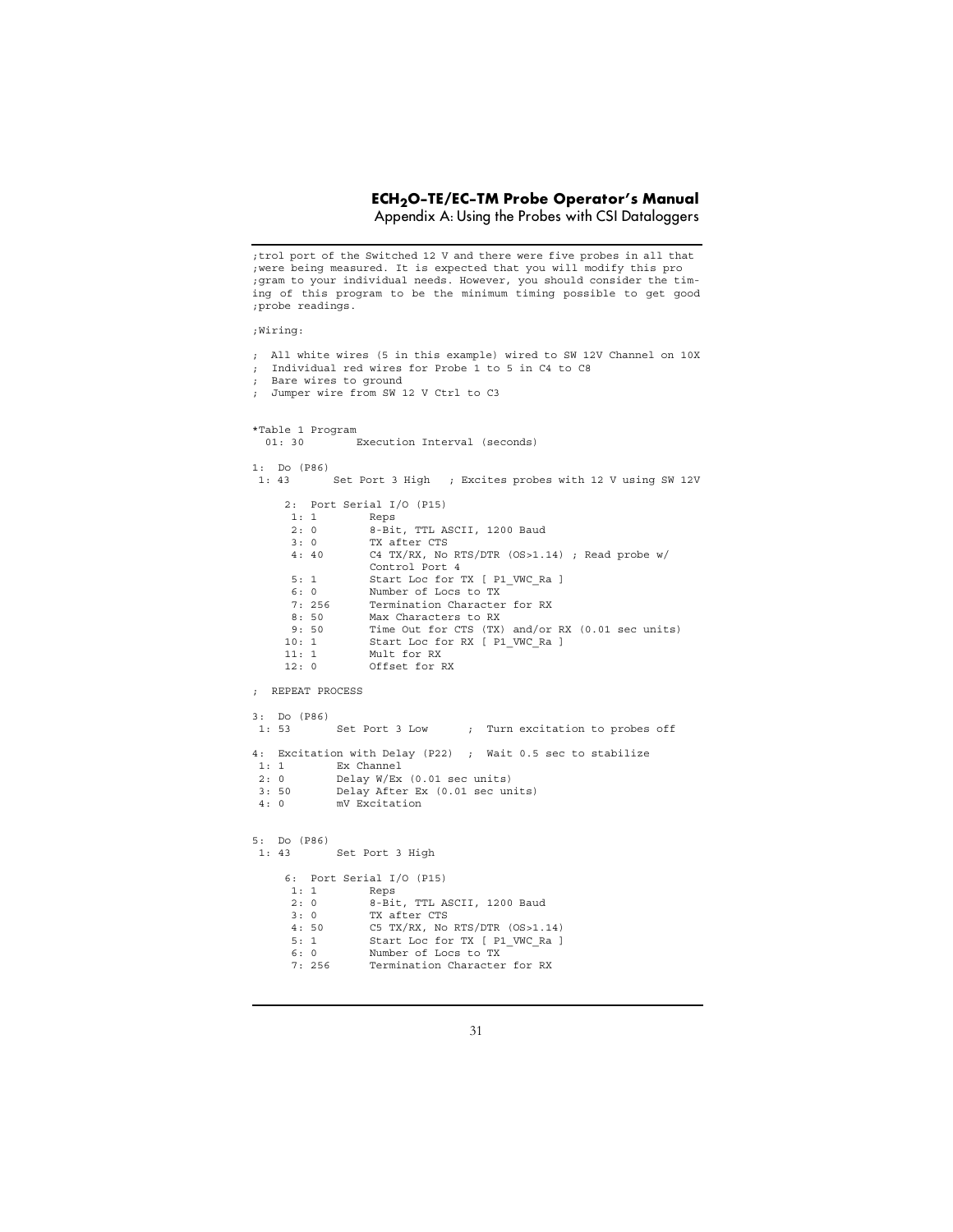Appendix A: Using the Probes with CSI Dataloggers

 8: 50 Max Characters to RX 9: 50 Time Out for CTS (TX) and/or RX (0.01 sec units) 10: 4 Start Loc for RX [ P2 VWC RA ] 11: 1 Mult for RX 12: 0 Offset for RX 7: Do (P86) Set Port 3 Low 8: Excitation with Delay (P22) 1: 1 Ex Channel 2: 0 Delay W/Ex (0.01 sec units) 3: 50 Delay After Ex (0.01 sec units)<br>4: 0 mV Excitation mV Excitation ;Repeat process 9: Do (P86) 1: 43 Set Port 3 High 10: Port Serial I/O (P15) 1: 1 Reps 2: 0 8-Bit, TTL ASCII, 1200 Baud 3: 0 TX after CTS 4: 60 C6 TX/RX, No RTS/DTR (OS>1.14) Start Loc for TX [ P1 VWC Ra ] 6: 0 Number of Locs to TX 7: 256 Termination Character for RX 8: 50 Max Characters to RX 9: 50 Time Out for CTS (TX) and/or RX ; (0.01 sec units)<br>10: 7 Start Loc for RX [ P3\_VWC\_RA ] 10: 7 Start Loc for RX [ P3 VWC RA ] 11: 1 Mult for RX 12: 0 Offset for RX 11: Do (P86) 1: 53 Set Port 3 Low 12: Excitation with Delay (P22)<br>1: 1 Ex Channel Ex Channel 2: 0 Delay W/Ex (0.01 sec units)<br>3: 50 Delay After Ex (0.01 sec un 3: 50 Delay After Ex (0.01 sec units)<br>4: 0 mV Excitation mV Excitation ;Repeat process 13: Do (P86) 1: 43 Set Port 3 High 14: Port Serial I/O (P15) 1: 1 Reps 2: 0 8-Bit, TTL ASCII, 1200 Baud 3: 0 TX after CTS 4: 70 C7 TX/RX, No RTS/DTR (OS>1.14) Start Loc for TX [ P1\_VWC\_Ra ] 6: 0 Number of Locs to TX 7: 256 Termination Character for RX 8: 50 Max Characters to RX 9: 50 Time Out for CTS (TX) and/or RX (0.01 sec units)<br>10: 10 Start Loc for RX [ P4\_VWC\_Ra ] Start Loc for RX [ P4\_VWC\_Ra ] 11: 1 Mult for RX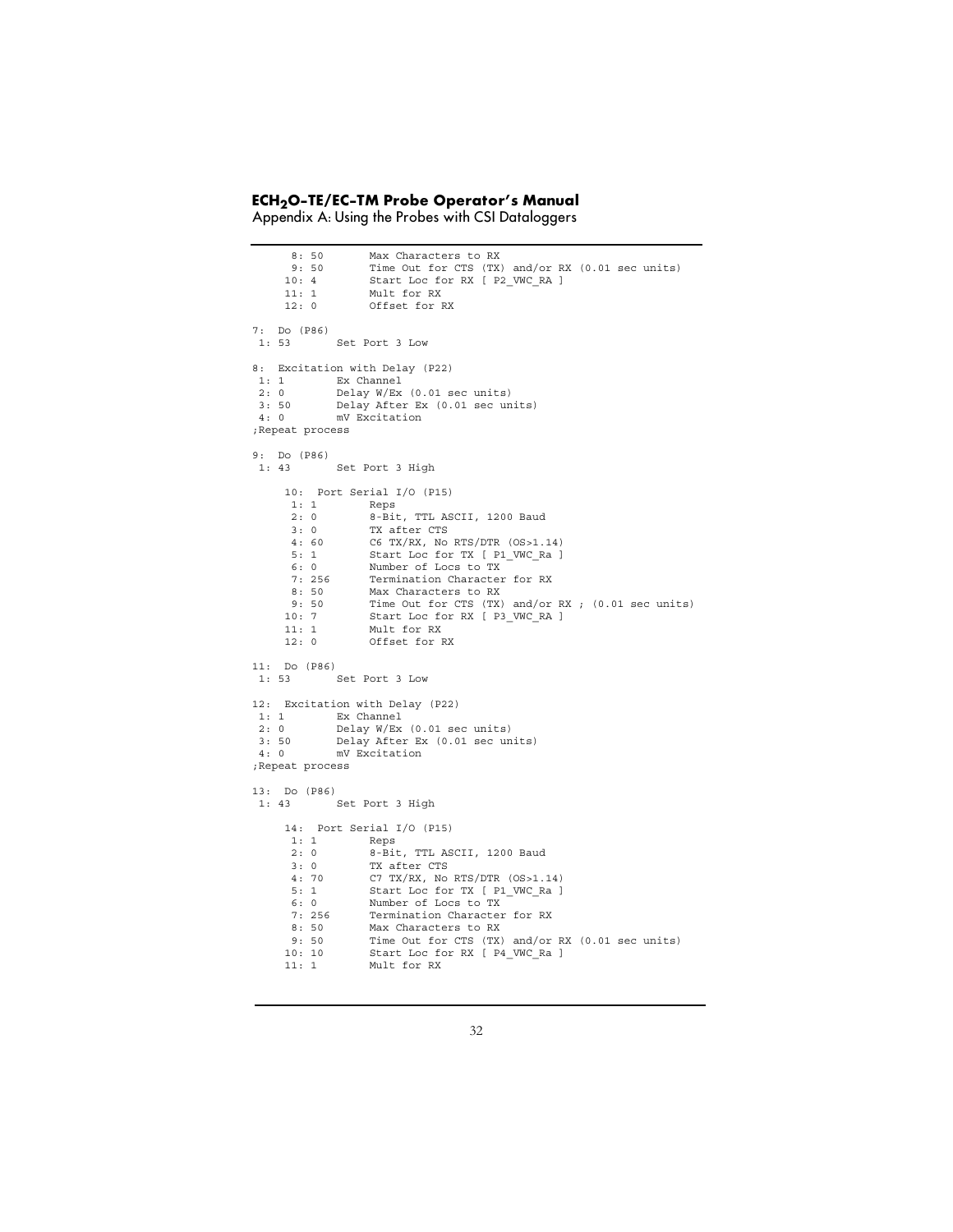Appendix A: Using the Probes with CSI Dataloggers

```
 12: 0 Offset for RX
15: Do (P86)
 1: 53 Set Port 3 Low
16: Excitation with Delay (P22)
 1: 1 Ex Channel
 2: 0 Delay W/Ex (0.01 sec units)
 3: 50 Delay After Ex (0.01 sec units)
 4: 0 mV Excitation
;Repeat process
17: Do (P86)
 1: 43 Set Port 3 High
     18: Port Serial I/O (P15)
             Reps
      2: 0 8-Bit, TTL ASCII, 1200 Baud
      3: 0 TX after CTS
     4: 80 C8 TX/RX, No RTS/DTR (OS>1.14)<br>5: 1 Start Loc for TX [ P1_VWC_Ra ]
               Start Loc for TX [ P1 VWC Ra ]
      6: 0 Number of Locs to TX
      7: 256 Termination Character for RX
      8: 50 Max Characters to RX
      9: 50 Time Out for CTS (TX) and/or RX (0.01 sec units)
     10: 13 Start Loc for RX [ P5_VWC_Ra ]
     11: 1 Mult for RX
     12: 0 Offset for RX
19: Do (P86)
          Set Port 3 Low
```
### <span id="page-37-0"></span>**Multiplexing the ECH2O-TE/EC-TM using the AM16/32 (or 416)**

The most effective way to measure large numbers of  $ECH<sub>2</sub>O-$ TE/EC-TM probes on non-Decagon dataloggers is to use the AM16/32 (or 416) multiplexer from Campbell Scientific. You can multiplex up to 32 probes on each multiplexer. An example CR10X program has been included to help you set up the probes correctly. It is written for five probes with the expectation that you will modify the program according to your needs.

#### Program Explanation

This program will excite, read, and collect data from five  $ECH<sub>2</sub>O-TE/EC-TM$  probes. A wiring explanation is given in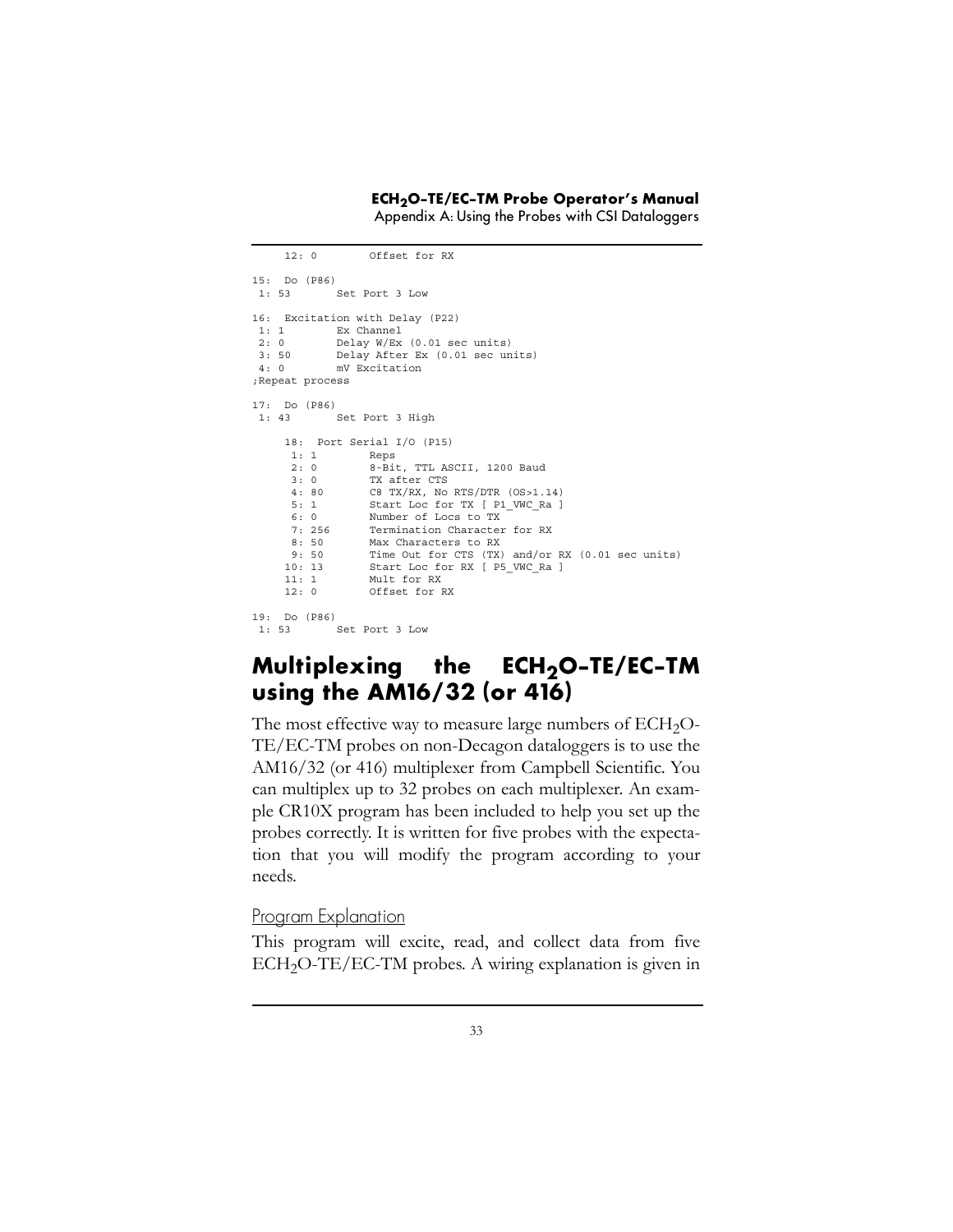Appendix A: Using the Probes with CSI Dataloggers

the text of the program. When you wire the multiplexer to the datalogger, there are a few things you MUST do. First, set your multiplexer in 2 x 32 mode using the dip switch on the multiplexer. Second, wire up all the control ports (RES, CLD, GRD, 12V, etc.) exactly as indicated in the text of the program. Failure to do this is the primary reason people struggle with multiplexer measurements. Third, note that you can hook up the SW-12V excitation (port H) and SE Ch. 1 (port L) to either COM-Odd or COM-Even ports (they are tied together).

To modify this program to your individual needs, simply adjust the loop counts to the number of probes you will be reading on the multiplexer. Note: This program does not have any output instructions by design. Please modify add output instructions to suit your needs.

;{CR10X} ; Example program to read 5 ECHO-TE probes ; using an AM16/32 ; The multiplexer is running in 2x32 mode ; The ECHO TE/EC-TM has three wires that go to the ; following on the multiplexer: ; Probe 1 (repeat for probes 2 through 5) ; White ---> 1H (2H for probe 2, etc) ; Red ---> 1L (2L for probe 2, etc) ; Bare ---> Grnd ; The multiplexer wiring should be as follows ; CR10X AM16/32 ; C1 ---> Res ; C2 ---> Clk ; 12 V ---> 12V ; G ---> G ; C4 ---> Odd L ; SW 12V---> Odd H ; Other wiring on the CR10X should be:

Program: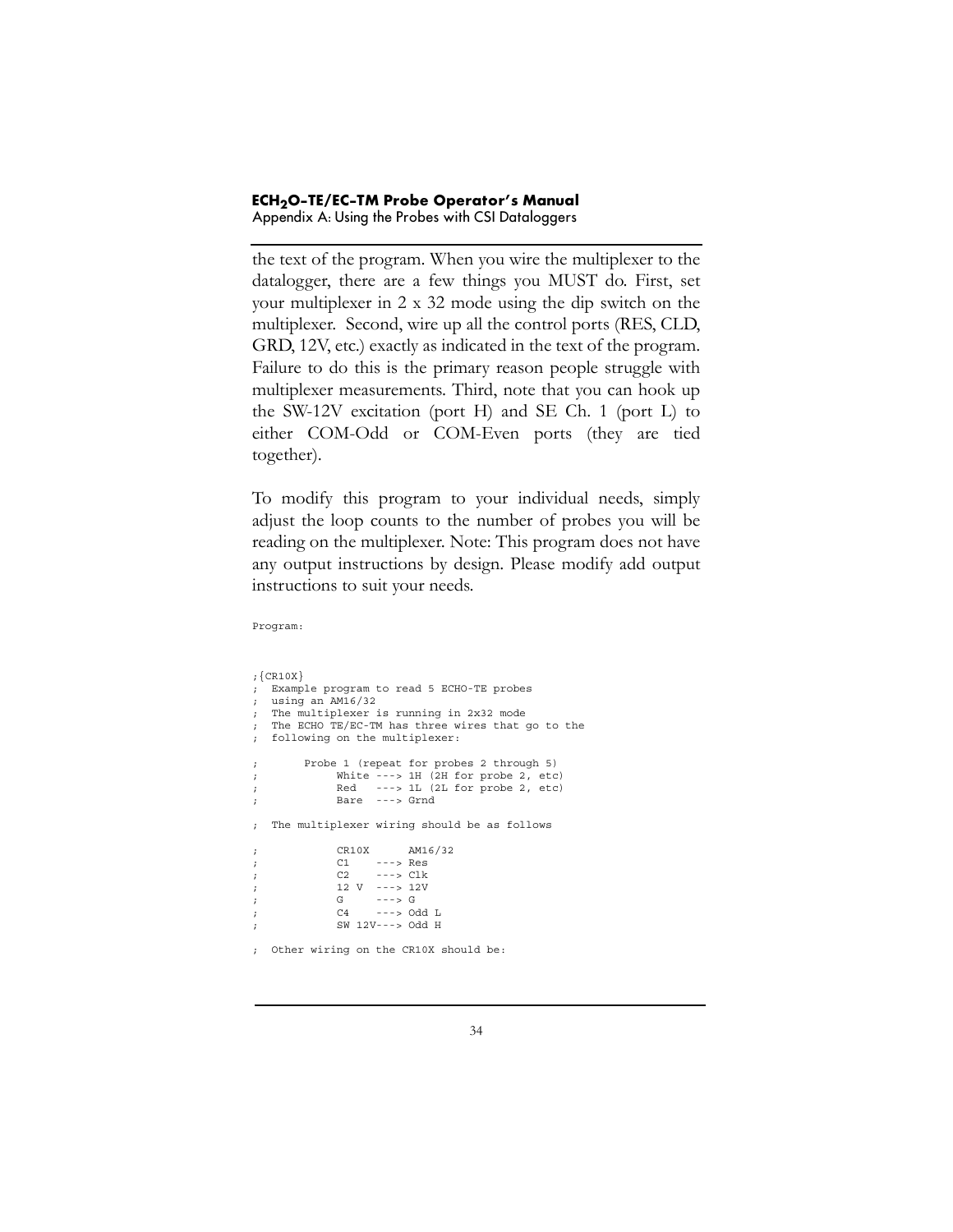Appendix A: Using the Probes with CSI Dataloggers

; C3 ---) SW 12 V CTRL \*Table 1 Program 01: 30 Execution Interval (seconds) ; Change to meet application Turn on the multiplexer 1: Do (P86) 1: 41 Set Port 1 High ; Sets the number of times to increment the ; AM16/32 2: Beginning of Loop (P87) 1: 0 Delay<br>2: 5 Loop Loop Count Moves the multiplexer to the first channel 3: Do (P86) 1: 72 Pulse Port 2 4: Step Loop Index (P90) 1: 3 Step Turns on the switched 12V, powers up the ECHO-TE 5: Do (P86) Set Port 3 High ; Reads in the serial data from ECHO-TE. ; Delays to make sure all data has been delivered. ; The TX/RX command (#4) can be 40 or 3. Instruction ; 40 may not work on older datalogger operating systems. (pre O.S. , , 1.14). Visit www.campbellsci.com/downloads for more information. ; It should wait 150 ms to receive the data. Any shorter and it will miss the info in. (The ECHO-TE is communicating at 1200 baud) The start location is incremented by 3 each time through the pro gram because the ECHO-TE is outputting three numbers each time. Please note the double dashed lines (--) in line 10: this must be present or the datalogger will overwrite data from each ; successive probe into the same 3 input locations. 6: Port Serial I/O (P15) 1: 1 Reps 2: 0 8-Bit, TTL ASCII, 1200 Baud 3: 0 TX after CTS 4: 40 C4 TX/RX, No RTS/DTR (OS>1.14) 5: 1 Start Loc for TX [ P1 VWC Ra ] 6: 0 Number of Locs to TX 7: 13 Termination Character for RX<br>8: 50 Max Characters to RX Max Characters to RX 9: 50 Time Out for CTS (TX) and/or RX (0.01 sec units) 10: 1 -- Start Loc for RX [ P1\_VWC\_Ra ]<br>11: 1 -- Start Loc for RX [ P1\_VWC\_Ra ] Mult for RX 12: 0 Offset for RX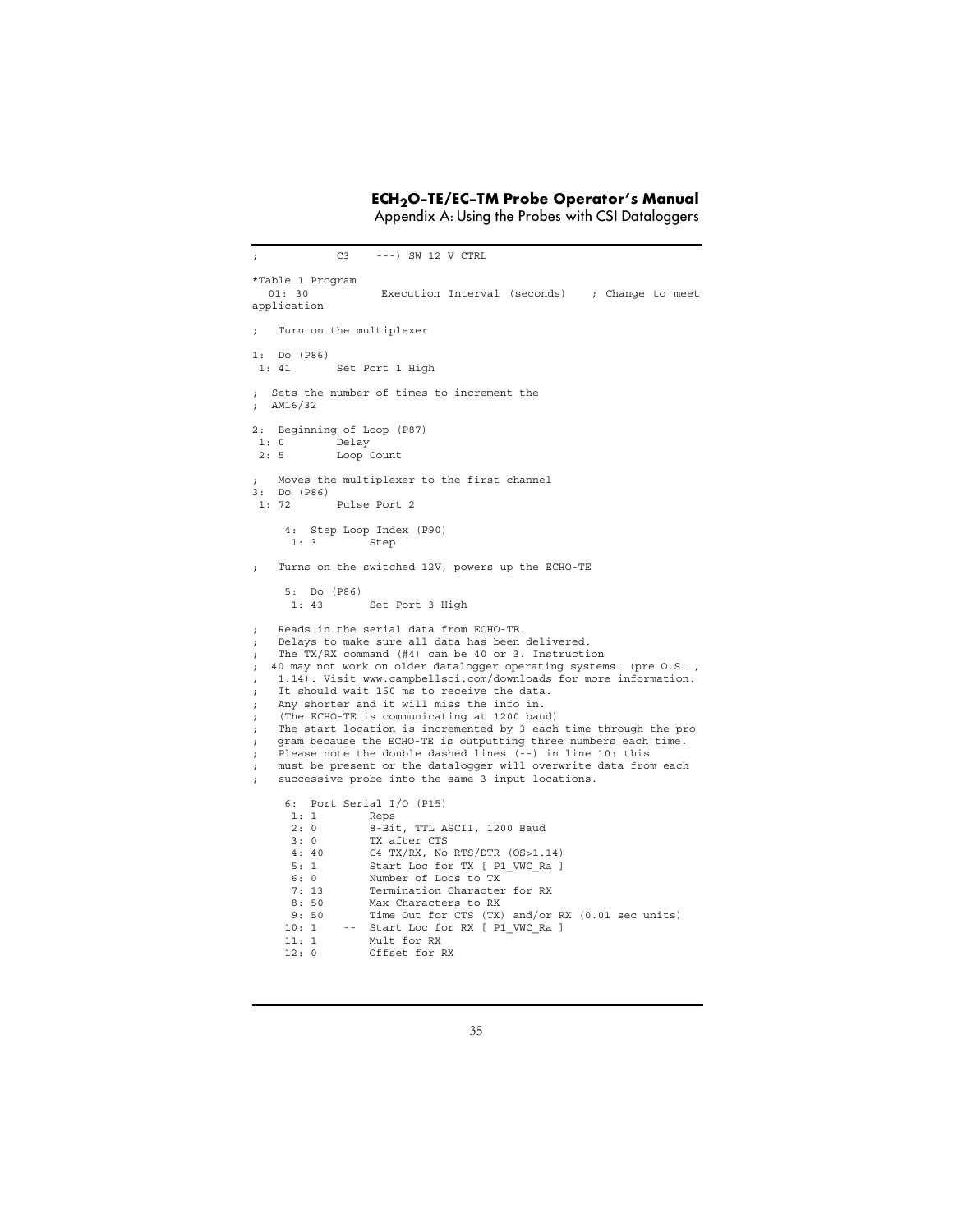Appendix A: Using the Probes with CSI Dataloggers

 7: Do (P86) 1: 53 Set Port 3 Low 8: End (P95)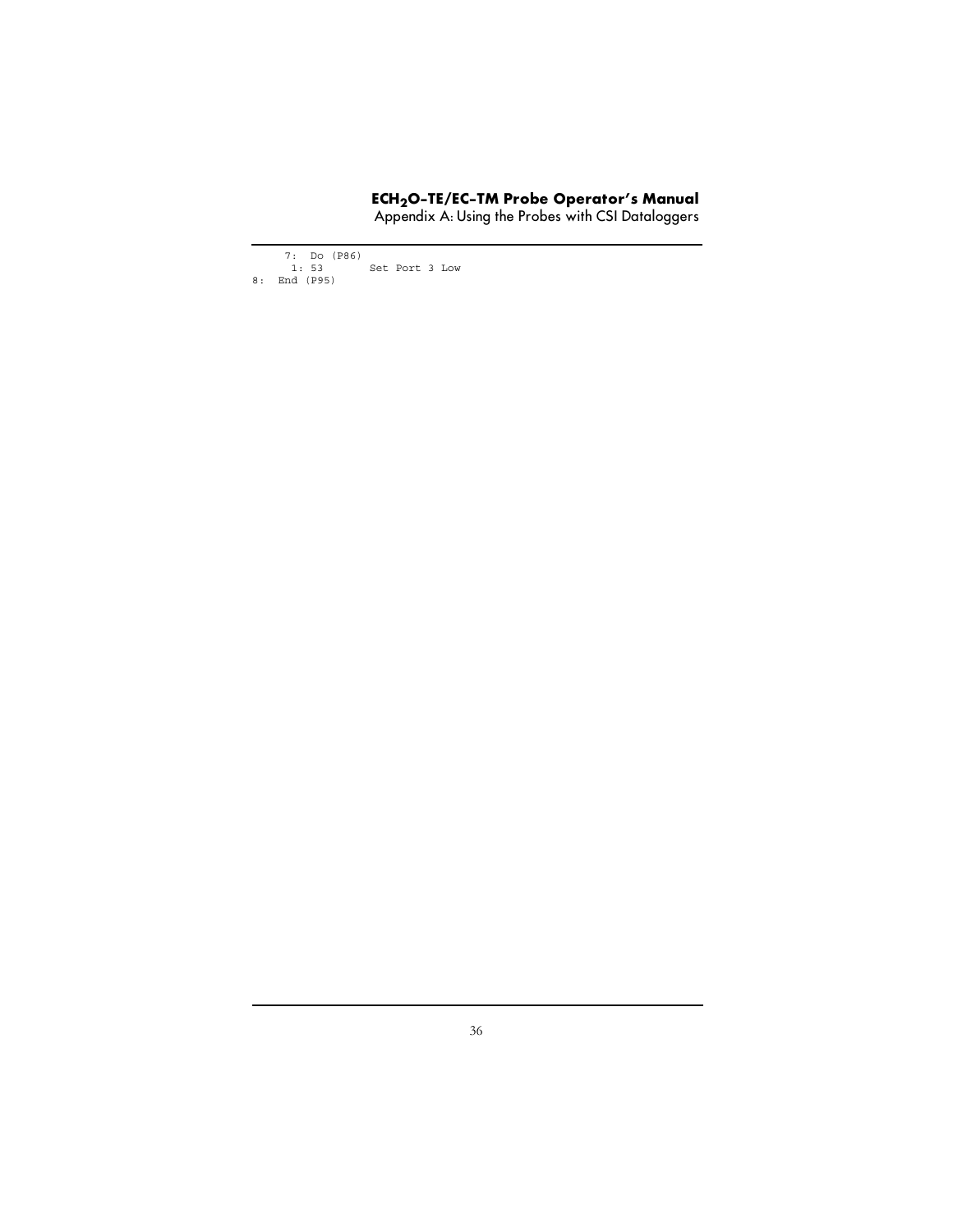# **Declaration of Conformity**

| <b>Application of Council Directive:</b>             | 89/336/EE6                                                              |
|------------------------------------------------------|-------------------------------------------------------------------------|
| <b>Standards to Which Conformity</b><br>is Declared: | EN61326:1998<br>EN51022:1998                                            |
| Manufacturer's Name:                                 | Decagon Devices, Inc.<br>2365 NE Hopkins Court<br>Pullman, WA 99163 USA |
| Type of Equipment:                                   | Dielectric soil<br>moisture probe                                       |
| <b>Model Number:</b>                                 | $ECH2O-TE/ECH2O EC-TM$                                                  |
| <b>Year of First Manufacture:</b>                    | 2005                                                                    |

This is to certify that the ECH<sub>2</sub>O-TE and ECH<sub>2</sub>O EC-TM dielectric soil moisture probes, manufactured by Decagon Devices, Inc., a corporation based in Pullman, Washington, USA meet or exceed the standards for CE compliance as per the Council Directives noted above. All instruments are built at the factory at Decagon and pertinent testing documentation is freely available for verification.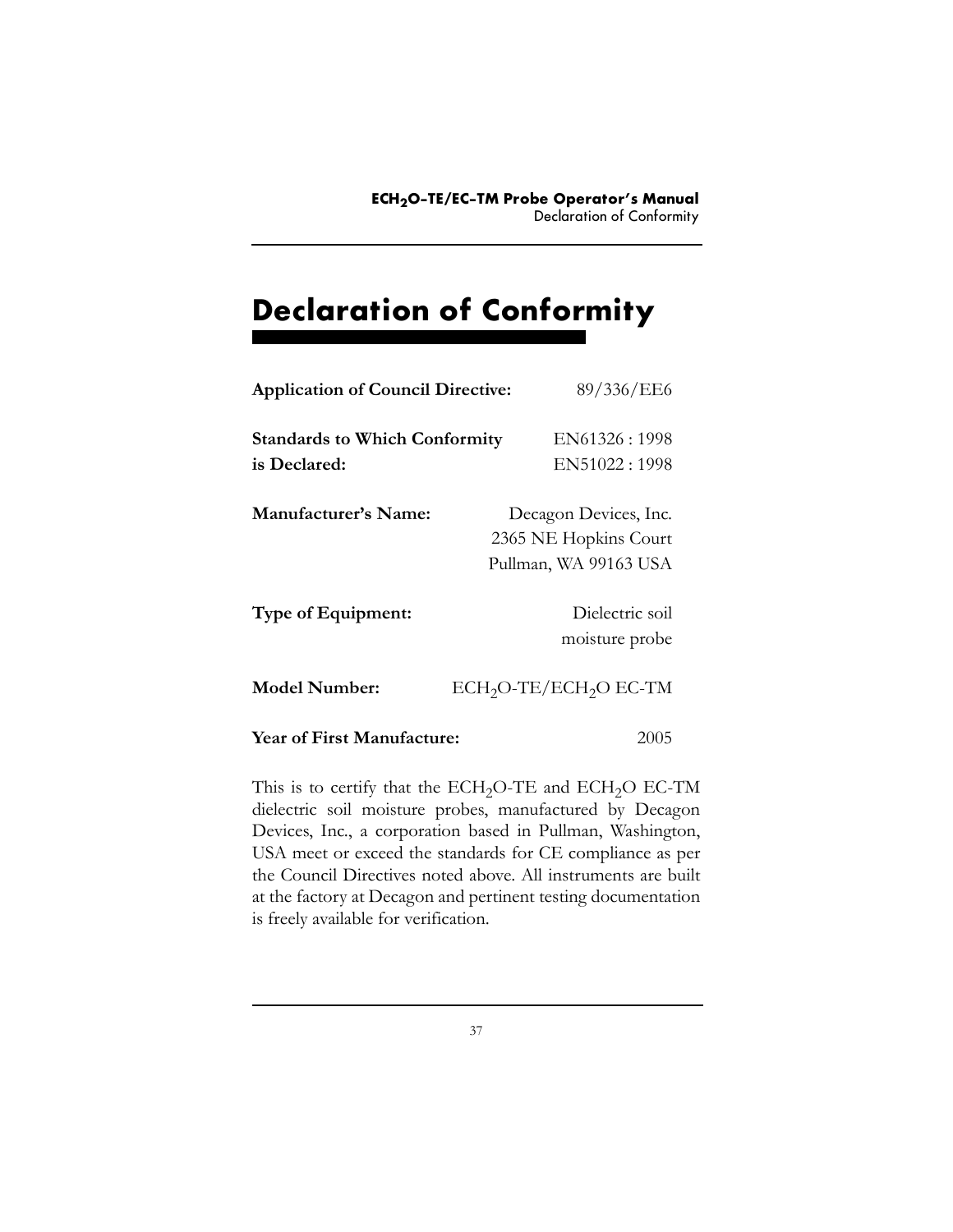# **Index**

#### **C**

calibration *dielectric* [16](#page-20-0) *mineral* [14](#page-18-0) *potting soil* [15](#page-19-0) *soil-less media* [15](#page-19-1) Communication protocol [27](#page-31-0) contact information [4](#page-8-0) converting bulk EC to pore EC [17,](#page-21-0) [20](#page-24-0) CSI loggers *sample program for CR10X* [30](#page-34-0) *using ECH2O TE probes with* [29](#page-33-0)

### **D**

DataTrac *configuring the ECHO TE in* [11](#page-15-0) downloading data *using ECH2O Utility* [25](#page-29-0)

#### **E**

ECH2O Utility *downloading data* [25](#page-29-0) Excitation voltage [27](#page-31-0)

#### **H**

how the TE works *electrical conductivity* [6](#page-10-0) *temperature* [7](#page-11-0)